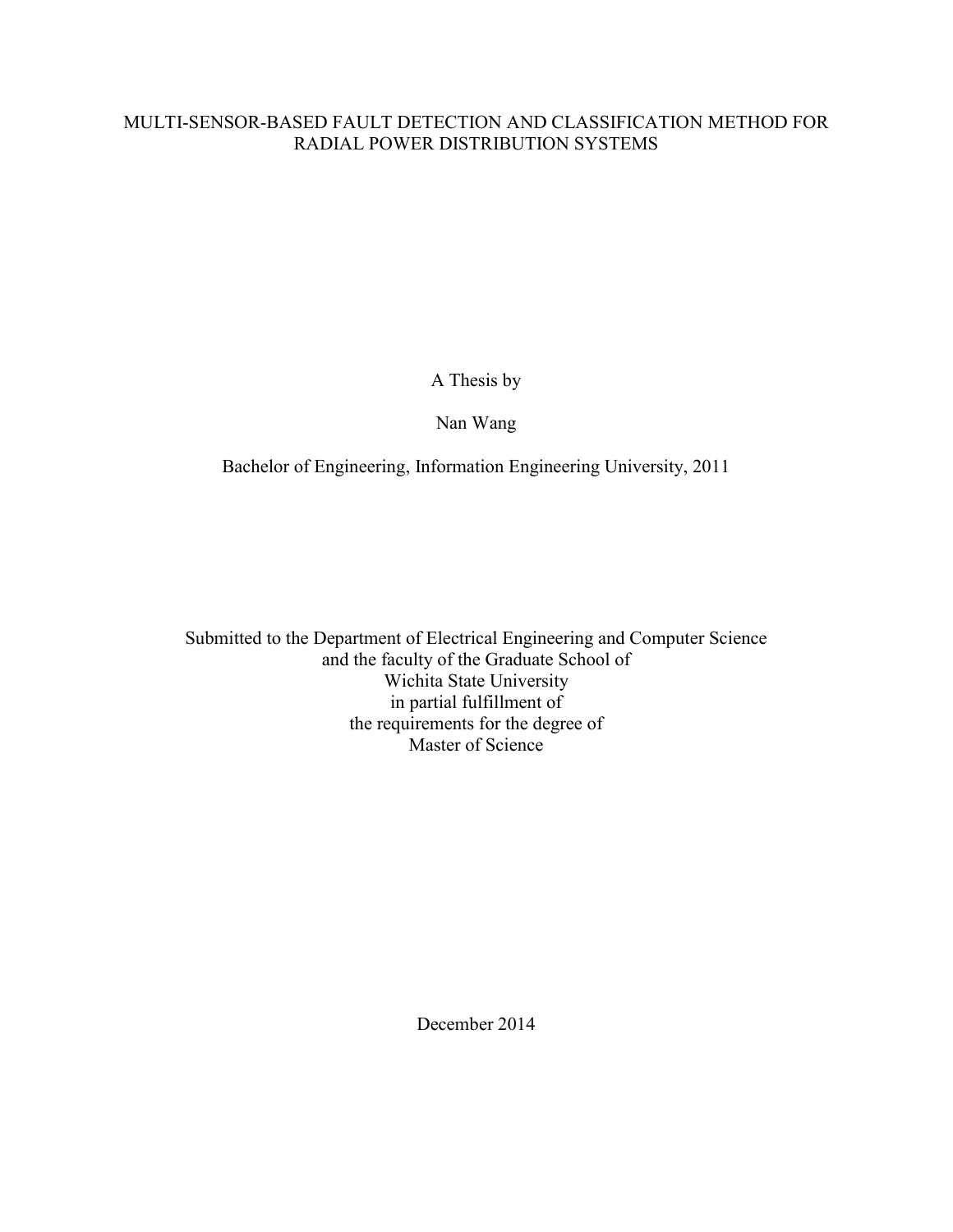© Copyright 2014 by Nan Wang

All Rights Reserved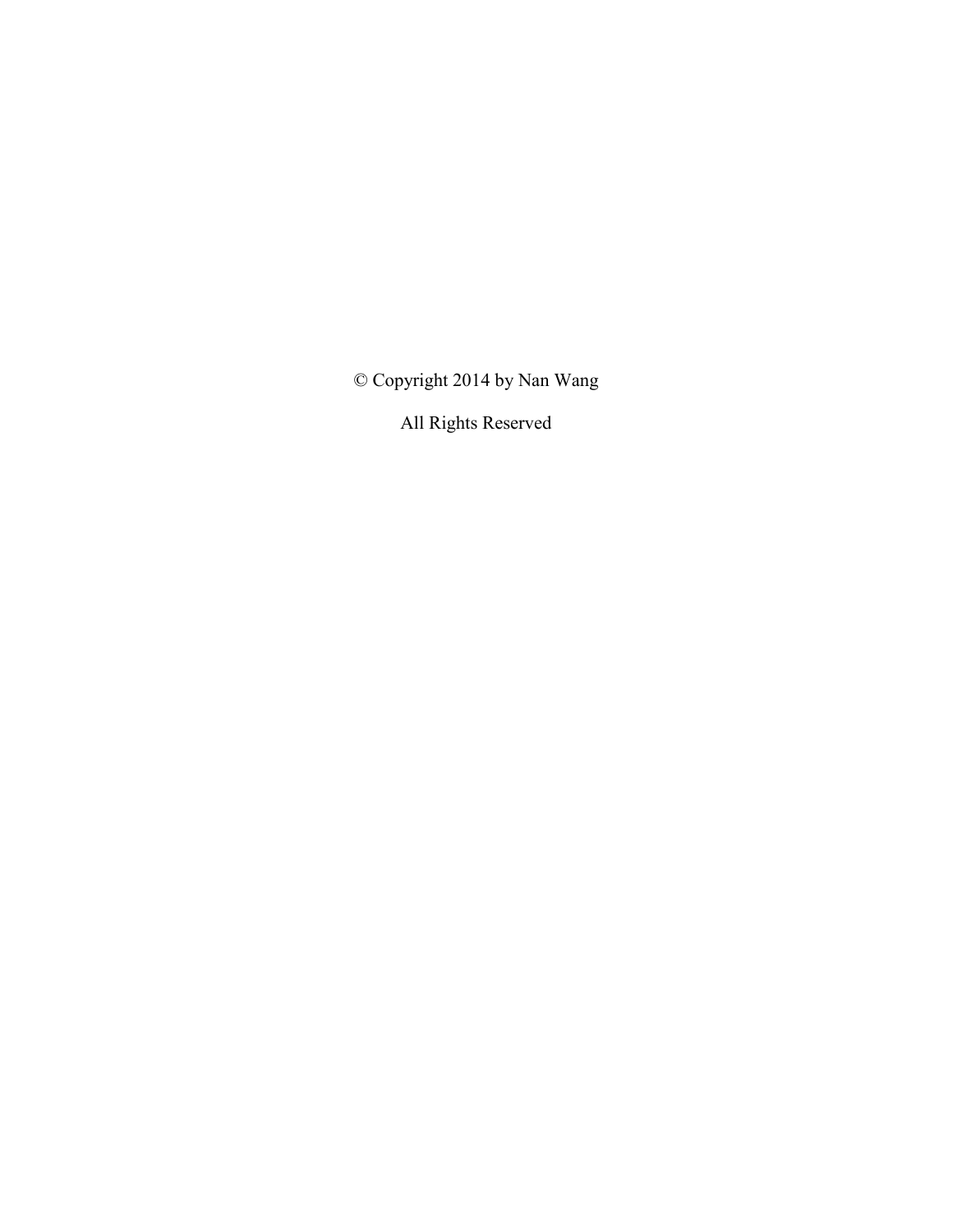# MULTI-SENSOR-BASED FAULT DETECTION AND CLASSIFICATION METHOD FOR RADIAL POWER DISTRIBUTION SYSTEMS

The following faculty members have examined the final copy of this thesis for form and content, and recommend that it be accepted in partial fulfillment of the requirement for the degree of Master of Science with a major in Electrical Engineering.

 $\overline{\phantom{a}}$  , and the set of the set of the set of the set of the set of the set of the set of the set of the set of the set of the set of the set of the set of the set of the set of the set of the set of the set of the s Visvakumar Aravinthan, Committee Co-Chair

 $\overline{\phantom{a}}$  , and the set of the set of the set of the set of the set of the set of the set of the set of the set of the set of the set of the set of the set of the set of the set of the set of the set of the set of the s Yanwu Ding, Committee Co-Chair

 $\overline{\phantom{a}}$  , and the set of the set of the set of the set of the set of the set of the set of the set of the set of the set of the set of the set of the set of the set of the set of the set of the set of the set of the s Ward T. Jewell, Committee Member

 $\overline{\phantom{a}}$  , and the set of the set of the set of the set of the set of the set of the set of the set of the set of the set of the set of the set of the set of the set of the set of the set of the set of the set of the s Gamal Weheba, Committee Member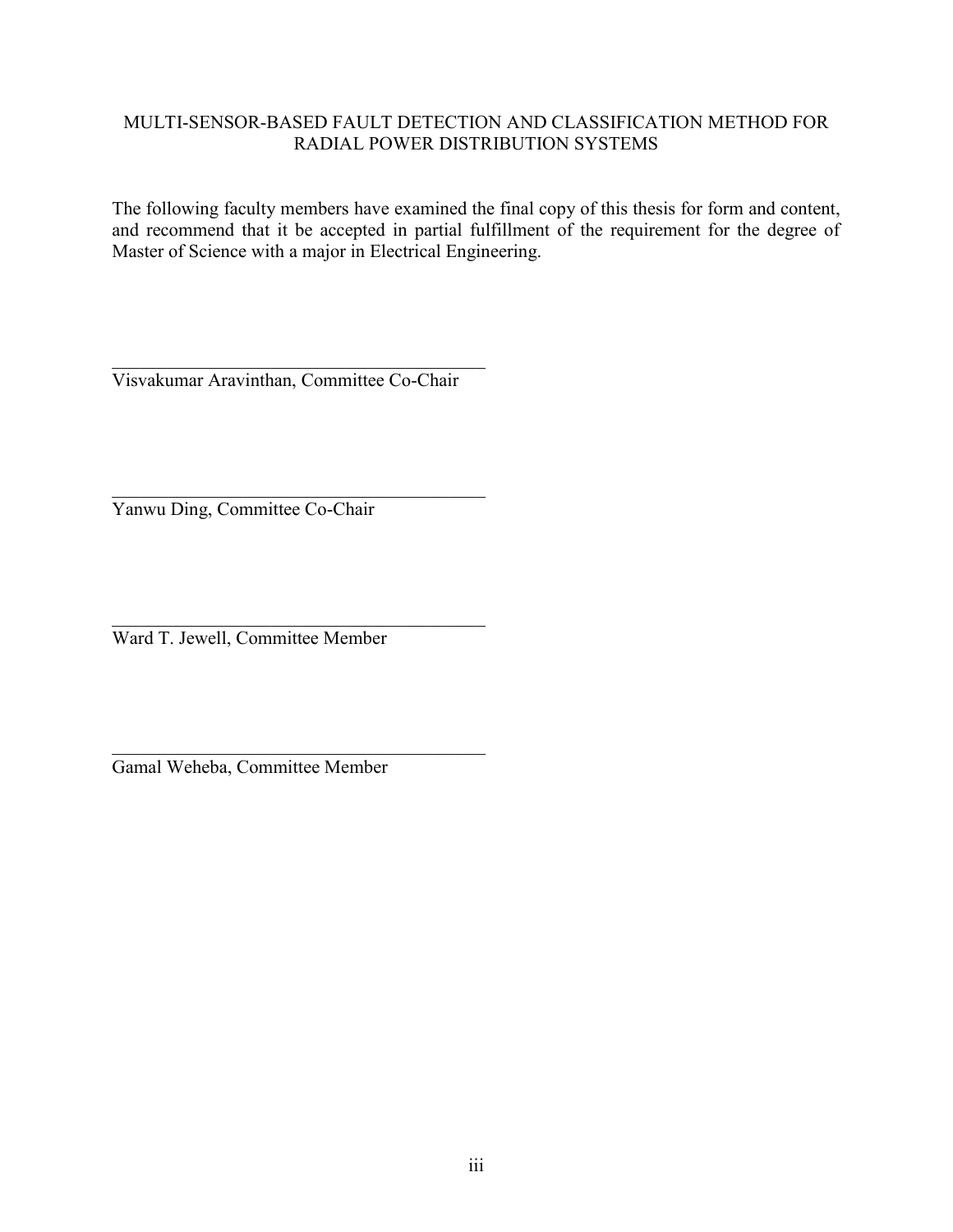#### ACKNOWLEDGEMENTS

First and foremost, I would like to express my sincere gratitude to my advisers, Dr. Yanwu Ding and Dr. Visvakumar Aravinthan. They patiently guided me through my research project, providing advice on both my academic research and graduate life. When I encountered problems, they always supported me, encouraged me, and helped me resolve them. Without these two people, I could not have achieved what I did.

My sincere gratitude goes to my thesis committee members. Dr. Ward T. Jewell, with his humility and wisdom, was always willing to guide and help me. Dr. Gamal Weheba, with his enthusiasm and patience, helped me develop my statistics skills. Thank you both for your time and support throughout my research and graduate life.

I especially thank all of my friends in the PDS Reliability Research Group at Wichita State University. They were like my family in Wichita and selflessly provided their help and encouragement when I need them the most.

I also want to thank all my friends in Wichita for a most wonderful time. Through happiness or sorrow, they were my company and have become a part of my life.

Last, but not least, I express the most gratitude to my parents for their sustainable and constant support, both materially and mentally. I love them to the depth, breadth, and height that my soul can reach.

iv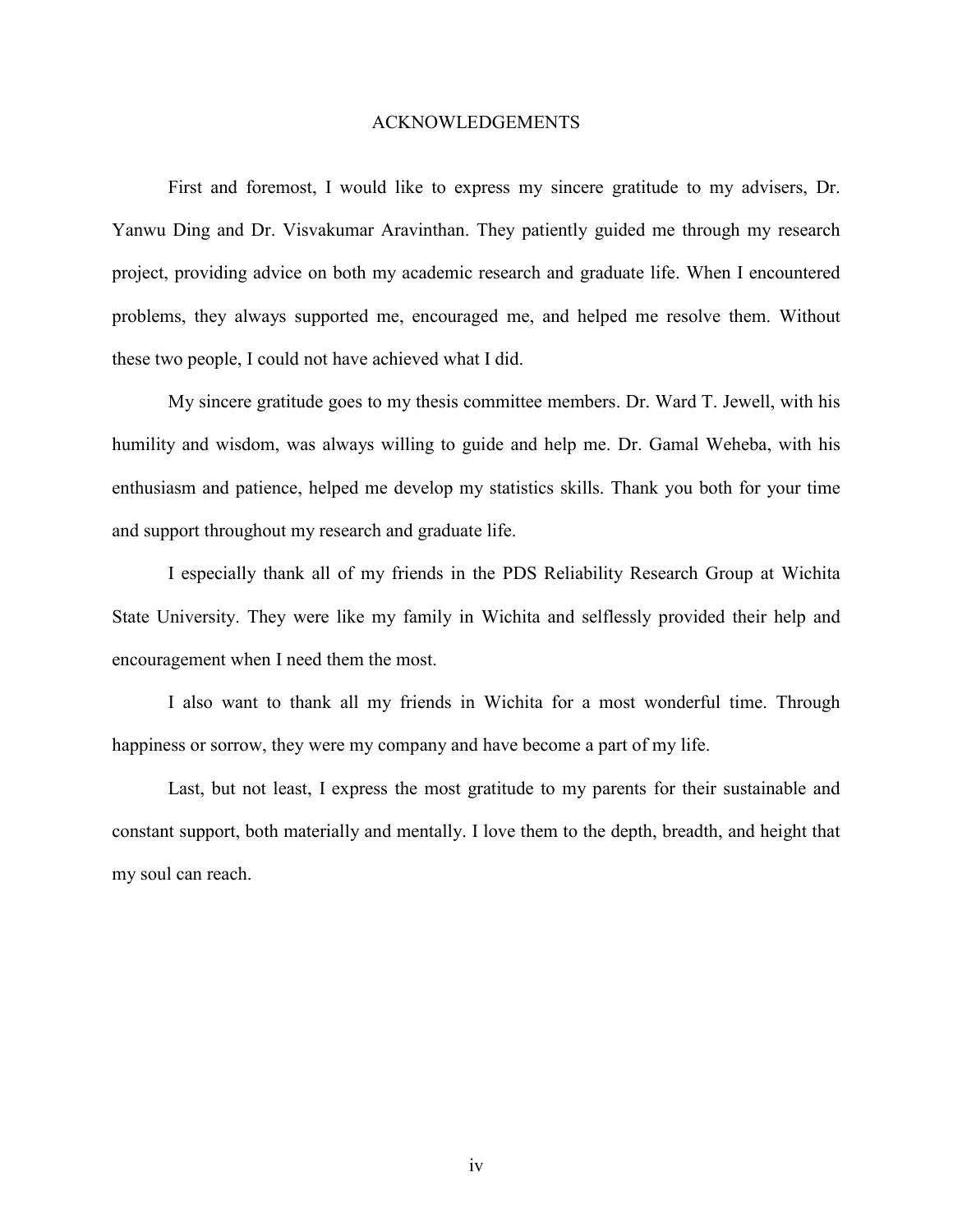### ABSTRACT

A novel multi-sensor-based method to detect and classify short circuit faults in radial power distribution systems, including the effects of regulators and distribution transformers, is proposed in this work. This new scheme first calculates the correlation among the data of different sensors and uses principal component analysis (PCA) to reduce the data dimensions. Then, kernel support vector machine (SVM) classifiers are applied to detect faults and identify faulty phases. The proposed method is simulated and tested for normal operations like load switching and different types of faults under different signal-to-noise ratio (SNR) scenarios with various fault durations and fault impedances. The Gaussian mixture noise model is used in the simulations to test the robustness of the algorithm. Two distribution system models (an unbalanced feeder and a balanced feeder) are used in this work to determine the impacts of system configuration on the proposed method. Finally, relationships among the number of sensors, sampling rate of the sensors, and detection performance are discussed.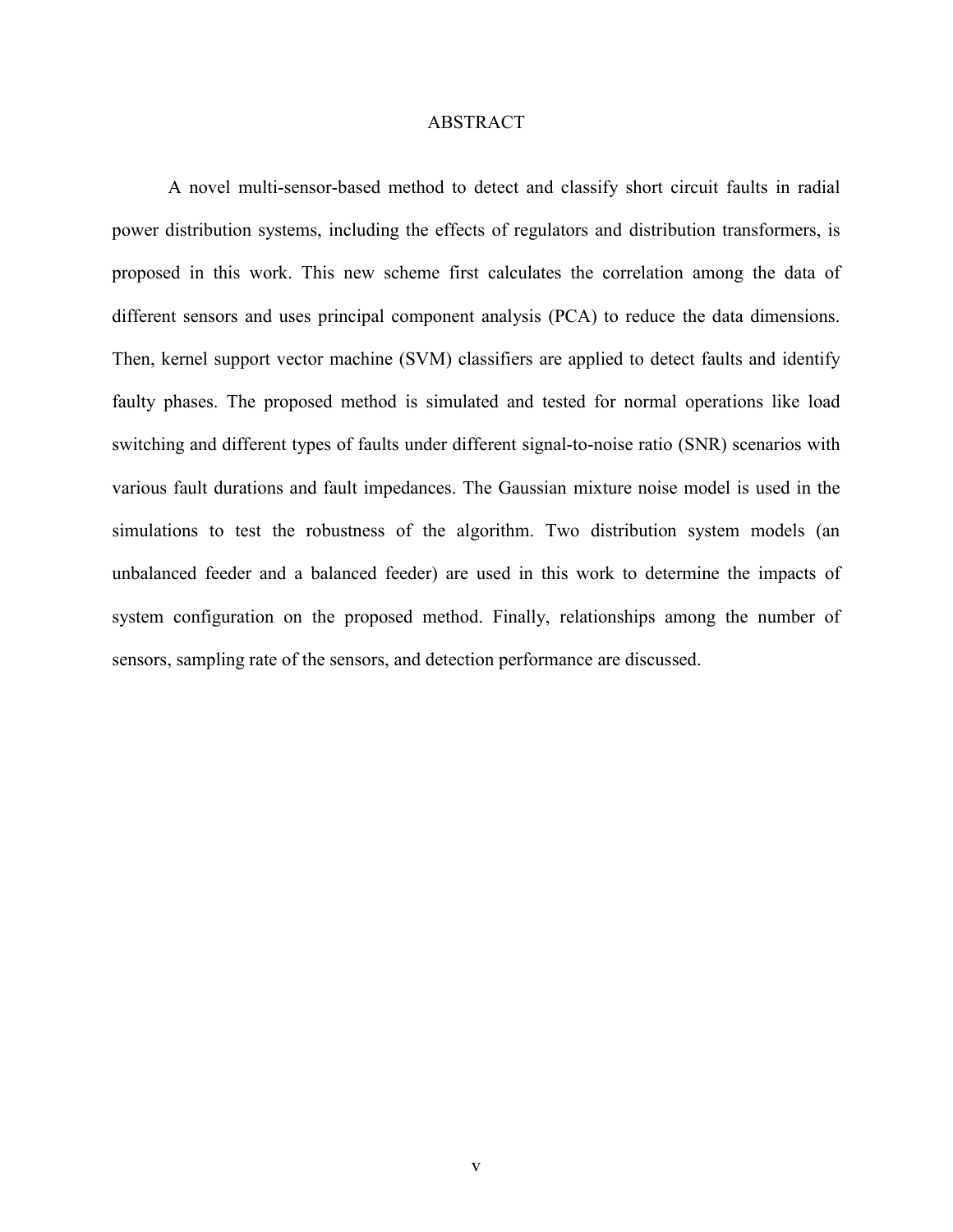| Chapter          |     |       | Page |
|------------------|-----|-------|------|
| 1.               |     |       |      |
|                  | 1.1 |       |      |
|                  | 1.2 |       |      |
|                  | 1.3 |       |      |
|                  | 1.4 |       |      |
|                  | 1.5 |       |      |
| 2.               |     |       |      |
| $\overline{3}$ . |     |       |      |
|                  | 3.1 |       |      |
|                  | 3.2 |       |      |
|                  |     | 3.2.1 |      |
|                  |     |       |      |
|                  |     |       |      |
|                  | 3.3 |       |      |
| $\overline{4}$ . |     |       |      |
|                  | 4.1 |       |      |
|                  | 4.2 |       |      |
|                  | 4.3 |       |      |
|                  | 4.4 |       |      |
| 5.               |     |       |      |
|                  | 5.1 |       |      |
|                  | 5.2 |       |      |
|                  |     |       |      |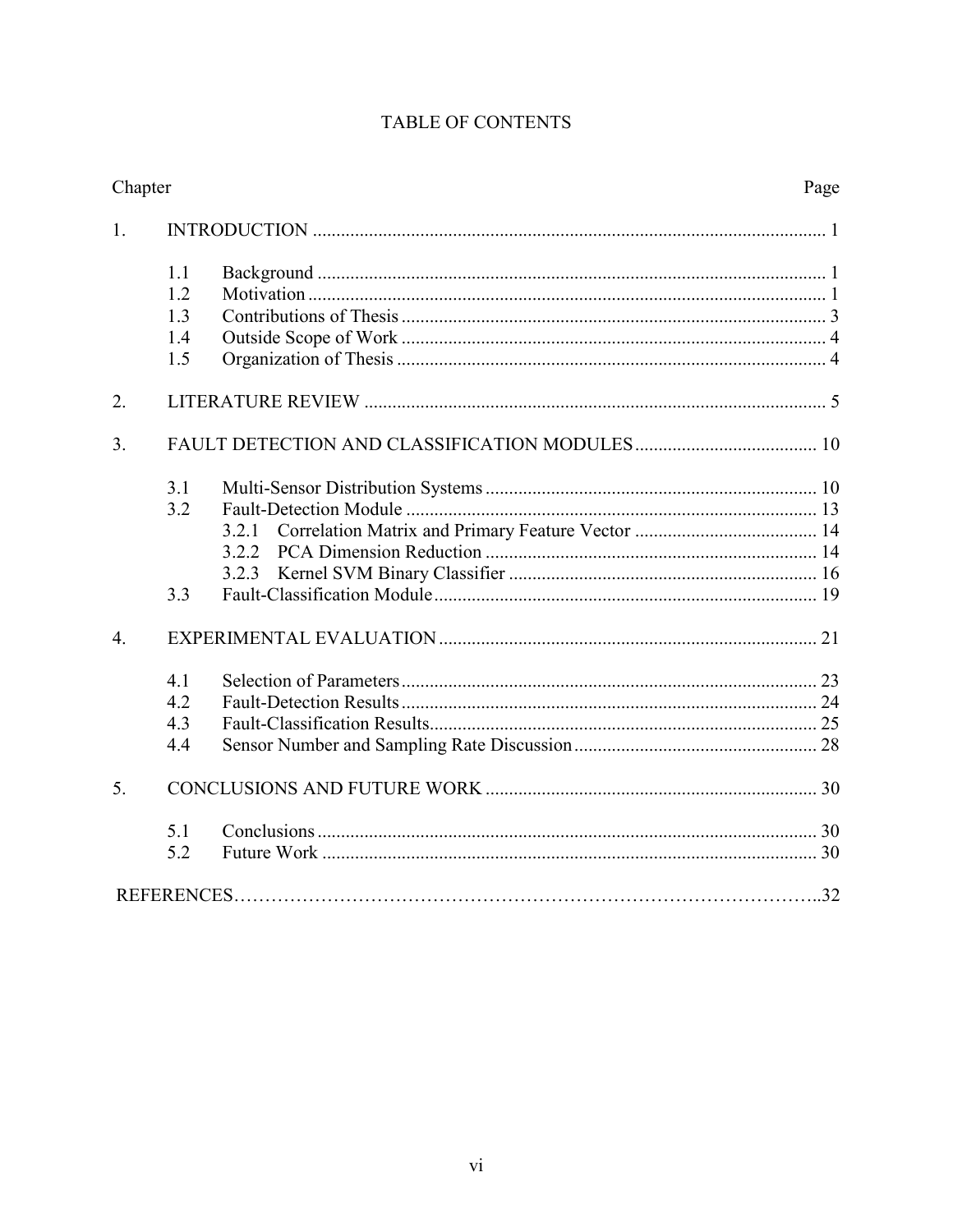# LIST OF FIGURES

| Figure | Page |
|--------|------|
| 1.     |      |
| 2.     |      |
| 3.     |      |
| 4.     |      |
| 5.     |      |
| 6.     |      |
| 7.     |      |
| 8.     |      |
| 9.     |      |
| 10.    |      |
| 11.    |      |
| 12.    |      |
| 13.    |      |
| 14.    |      |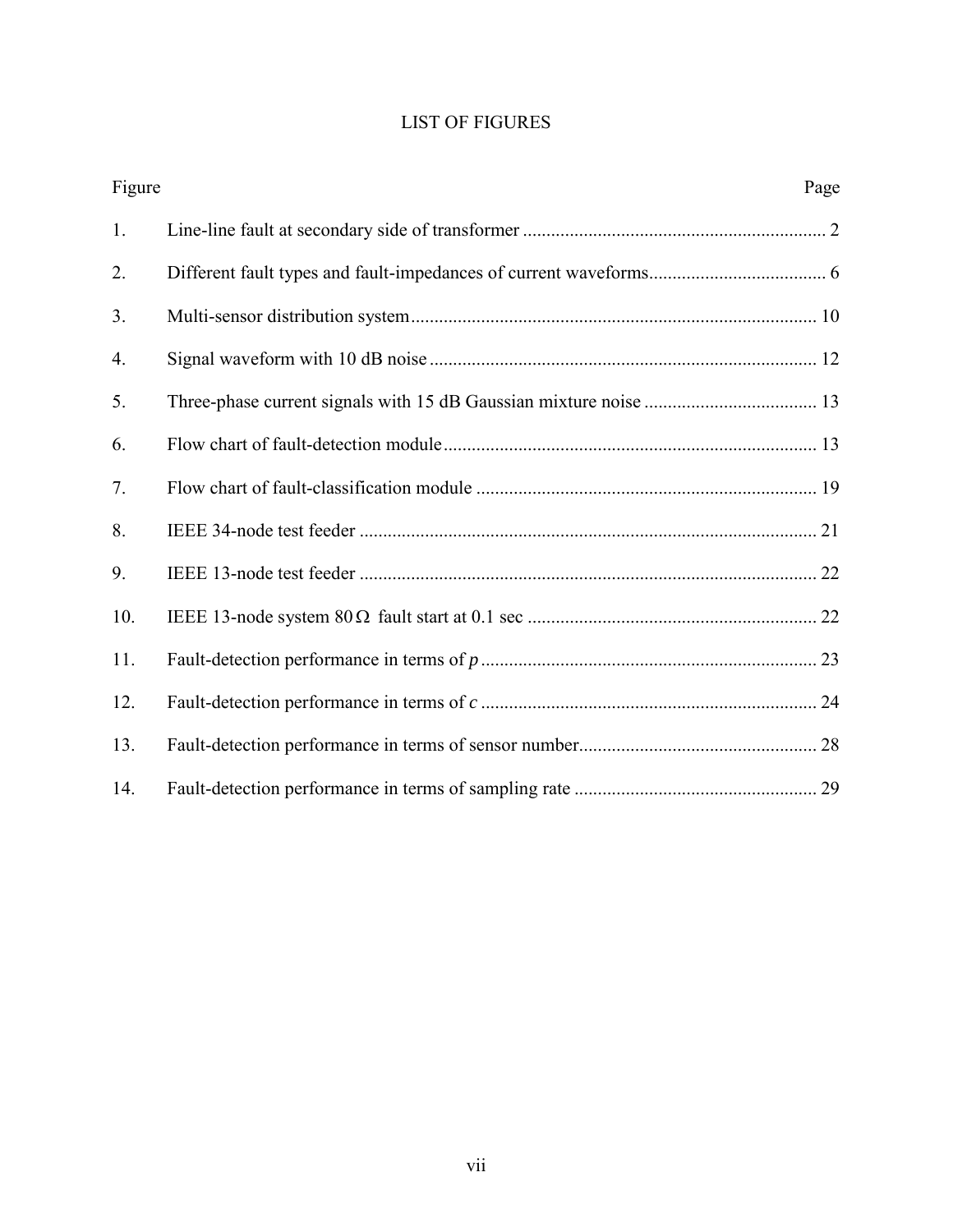# LIST OF TABLES

| Table          | Page |
|----------------|------|
| 1.             |      |
| 2.             |      |
| 3 <sup>7</sup> |      |
| 4.             |      |
| 5 <sub>1</sub> |      |
| 6.             |      |
| 7.             |      |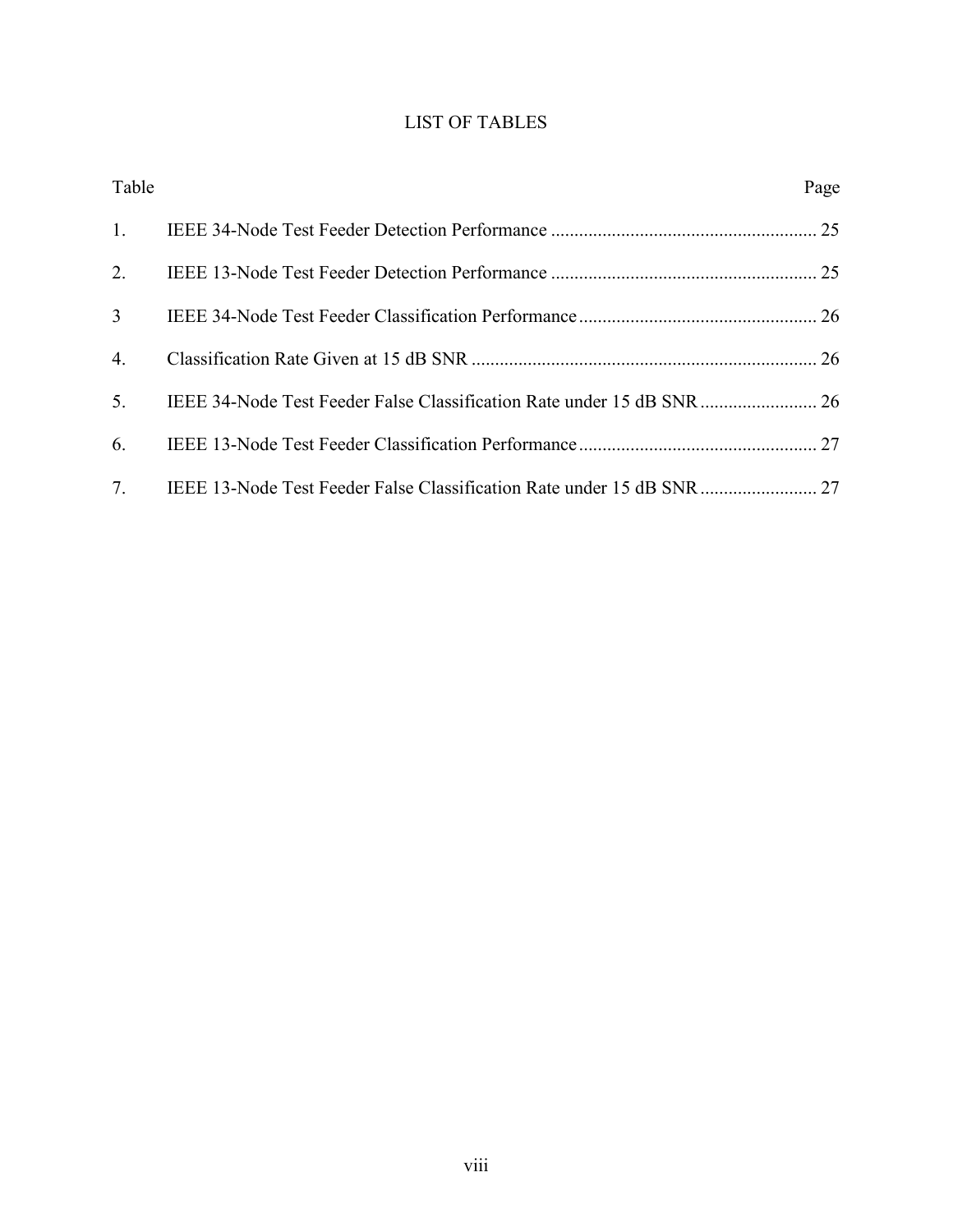## LIST OF ABBREVIATIONS/NOMENCLATURE

- AWGN Additive White Gaussian Noise
- EHV Extra-High Voltage
- FLS Fuzzy Logic System
- GMD Gaussian Mixture Density Function
- IEEE Institute of Electrical and Electronics Engineers
- KKT Karush-Kuhn-Tucker
- PCA Principal Component Analysis
- RBF Radial Basis Function
- SNR Signal-to-Noise Ratio
- SVM Support Vector Machine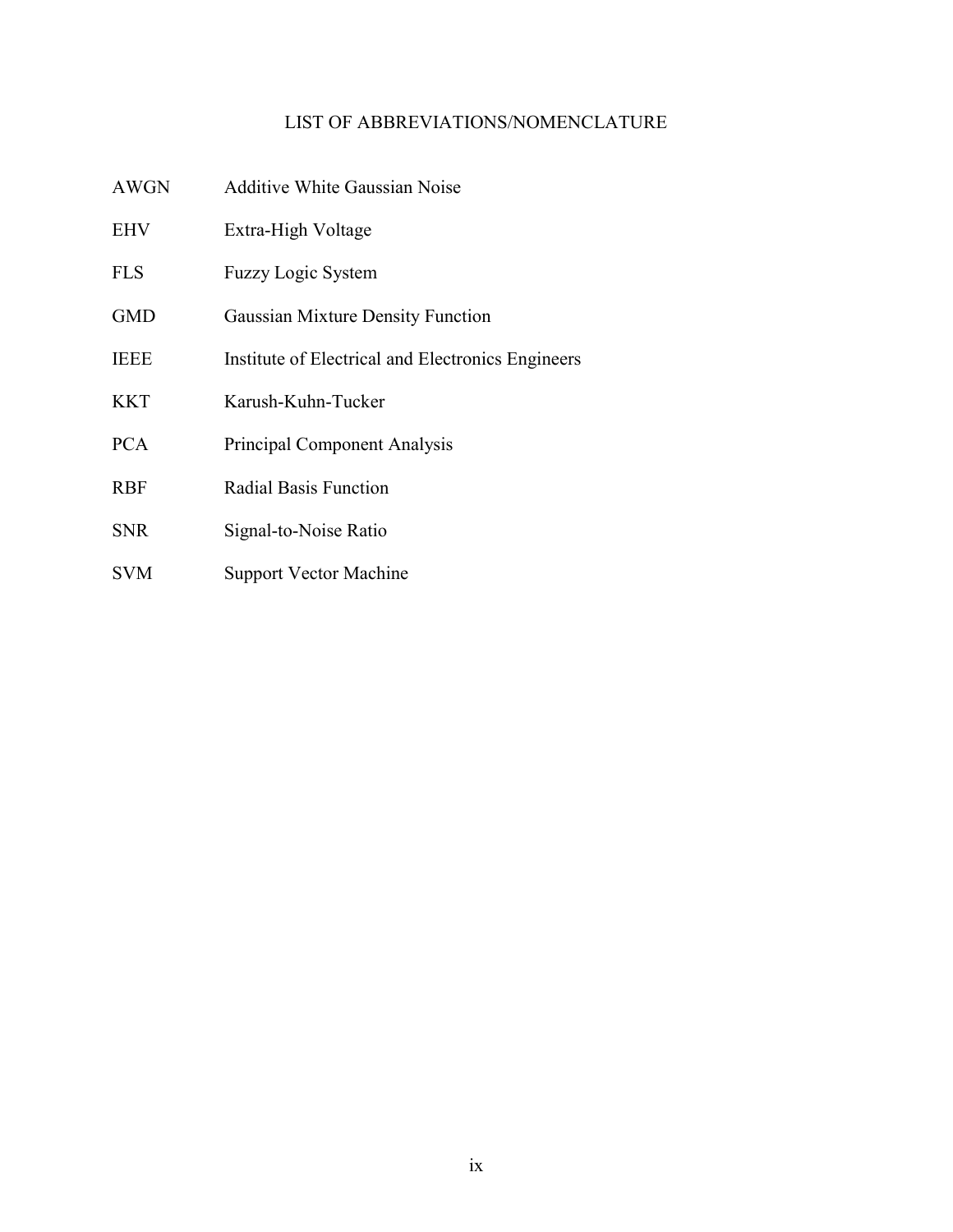#### **CHAPTER 1**

### **INTRODUCTION**

### <span id="page-9-0"></span>**1.1 Background**

The European Union Smart Grid Projects [1], the U.S. Department of Energy Smart Grid Initiative [2], and other smart grid initiatives require self-healing distribution systems that are capable of intelligently detecting, isolating, and classifying faults, and recovering from an abnormal event to minimize any interruption duration. It is important to detect and classify faults in power distribution systems, which will result in faster restoration. Usually, traditional overcurrent relays have a poor performance of detecting high-impedance faults and do not have the capability of classifying the type of fault. In addition, due to complicated system topologies and dynamic loading conditions, current detection practices could take tens of minutes to hours to detect a fault by means of manual searching operations, which is a limitation for the implementation of smart grids [3]. Therefore, an accurate and efficient fault-detection and faultclassification scheme is crucial and essential to power distribution systems.

### <span id="page-9-1"></span>**1.2 Motivation**

Signal processing techniques have been applied to solve many kinds of problems in electric power systems, such as harmonics identification, power quality assessment, and fault analysis. With the deployment of new technologies to improve grid operations (smart grid initiatives), a significant number of sensors and pieces of monitoring equipment are expected to be installed in distribution systems, hence making multi-sensor-based detection and classification methods possible and practical. Instead of using only one advanced sensor or monitoring device at the substation, a multi-sensor-based approach could provide better performance and generalization, especially when multiple sensors at different locations of the system are used.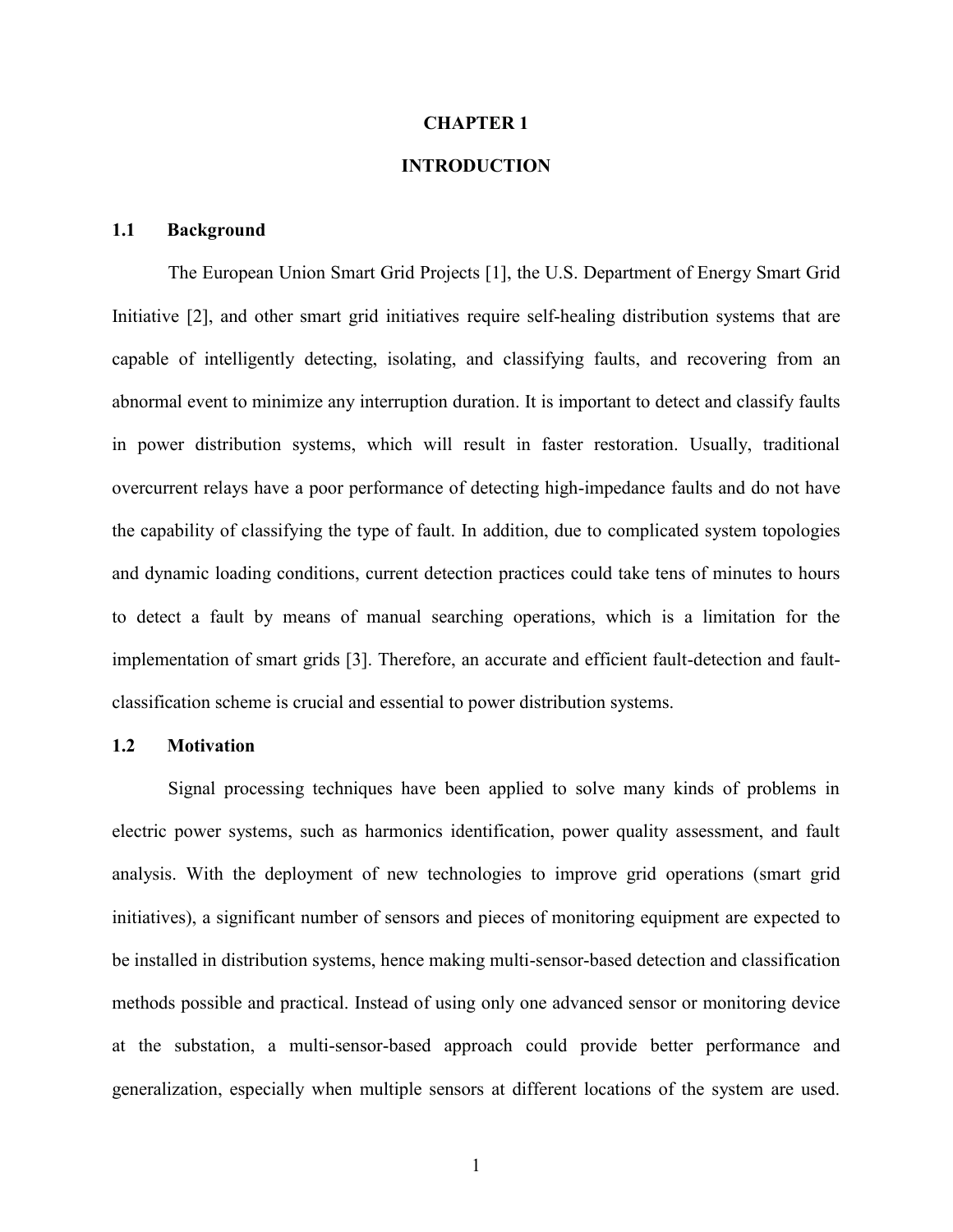Using only one sensor to measure the data may be insufficient at times, especially when faults occur on a lateral of the system with complicated topology.

In addition, none of the methods above include phase-shifting transformers or regulators in their analysis. Regulators and transformers, which are commonly used in modern distribution systems, affect the data nonlinearly between the primary side and the secondary side of these elements. Figure 1 shows the three-phase current waveforms when a line-line fault occurs at the secondary side of a wye-delta transformer. Figure 1(a) shows primary-side three-phase current waveforms, and Figure 1(b) shows secondary-side waveforms. These three-phase waveforms have different patterns at the primary and secondary sides of the transformer.



Figure 1: Line-line fault at secondary side of transformer

Multiple sensors could provide more accurate data for fault analysis when there are regulators and transformers in the systems. In addition, using multiple sensors could reduce the effect of the noise disturbance and hence to have a good performance even under low signal-tonoise ratio (SNR) environments.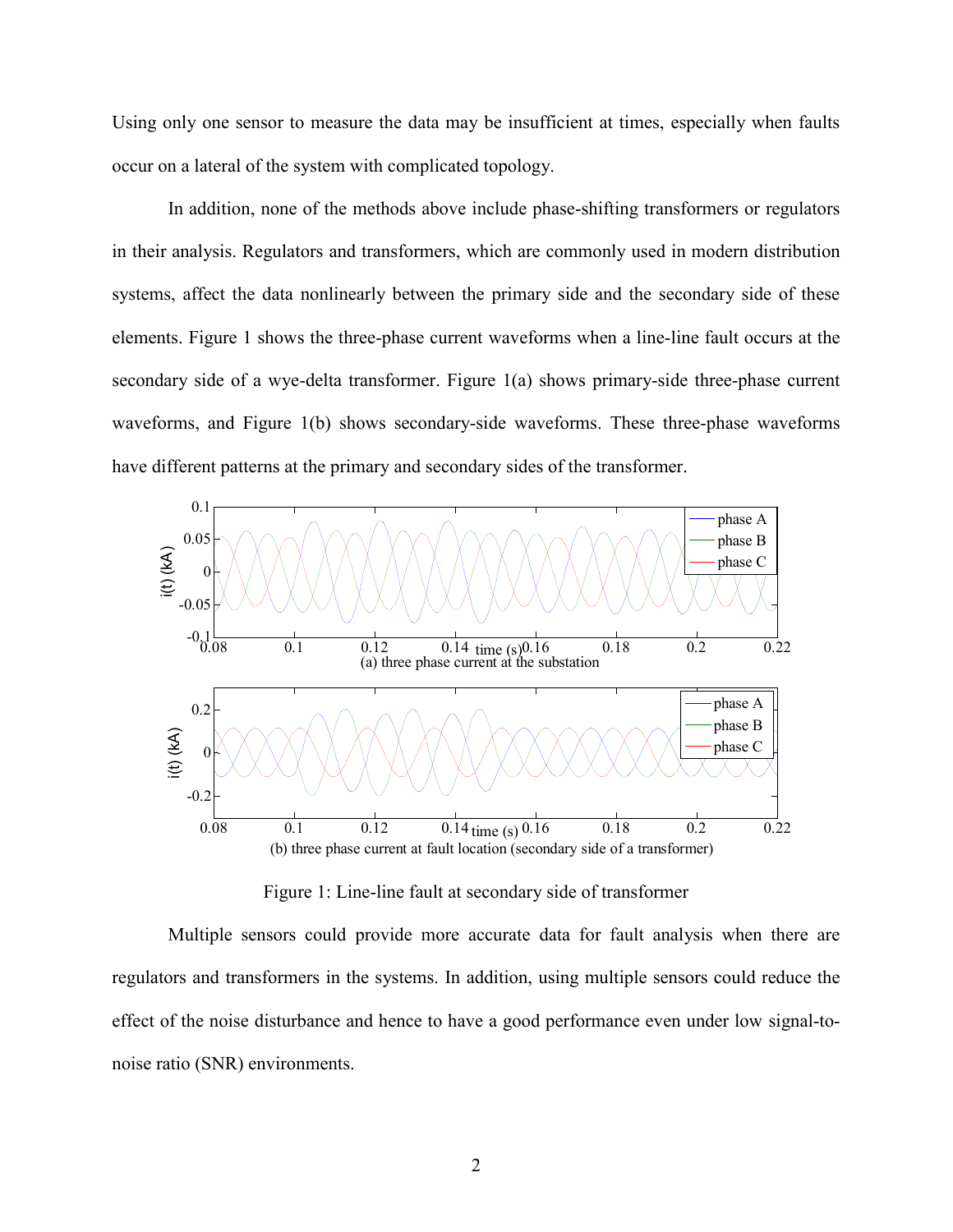### <span id="page-11-0"></span>**1.3 Contributions of Thesis**

A novel multi-sensor-based scheme to detect and classify short-circuit faults (line-ground, line-line-ground, line-line, three-line) at different locations of radial distribution systems, and to determine the effect of number of sensors and sampling frequency is proposed in this work. All sensors are three-phase current meters and are applied at different locations in the distribution system. Data from these different sensors are sent to a fusion center and integrated as a multidimensional data set. Using correlations of the different dimensions/variables, a principal component analysis (PCA) is applied to reduce the dimensions in order to simplify the computation complexity. Finally, a kernel support vector machine (SVM) is used on the preprocessed data to detect faults. Upon detecting a fault, the original signals are divided into four parts, and separate-phase SVM classifiers are used to identify the faulty phases.

The contributions of this work are summarized as follows: (1) The multi-sensor-based scheme detects and classifies possible power distribution-level faults from different locations of the system, including the effects of regulators and distribution transformers [4]. (2) An appropriate noise model for power system communication and associated sensors, a Gaussian mixture noise model, is introduced and simulation results are presented. (3) A relationship between the number of sensors and the detection accuracy, and also between the sampling rate of the sensors and the detection accuracy, is developed in this work. (4) Two distribution system models—an unbalanced IEEE 13-node feeder and a balanced IEEE 34-node test feeder—are used in this work to determine the impacts of system configuration on the proposed technique. (5) The proposed method is simulated and tested for all types of faults under different SNR scenarios with various fault durations and fault impedances. This work includes signals due to normal operating conditions like load switching to check for robustness.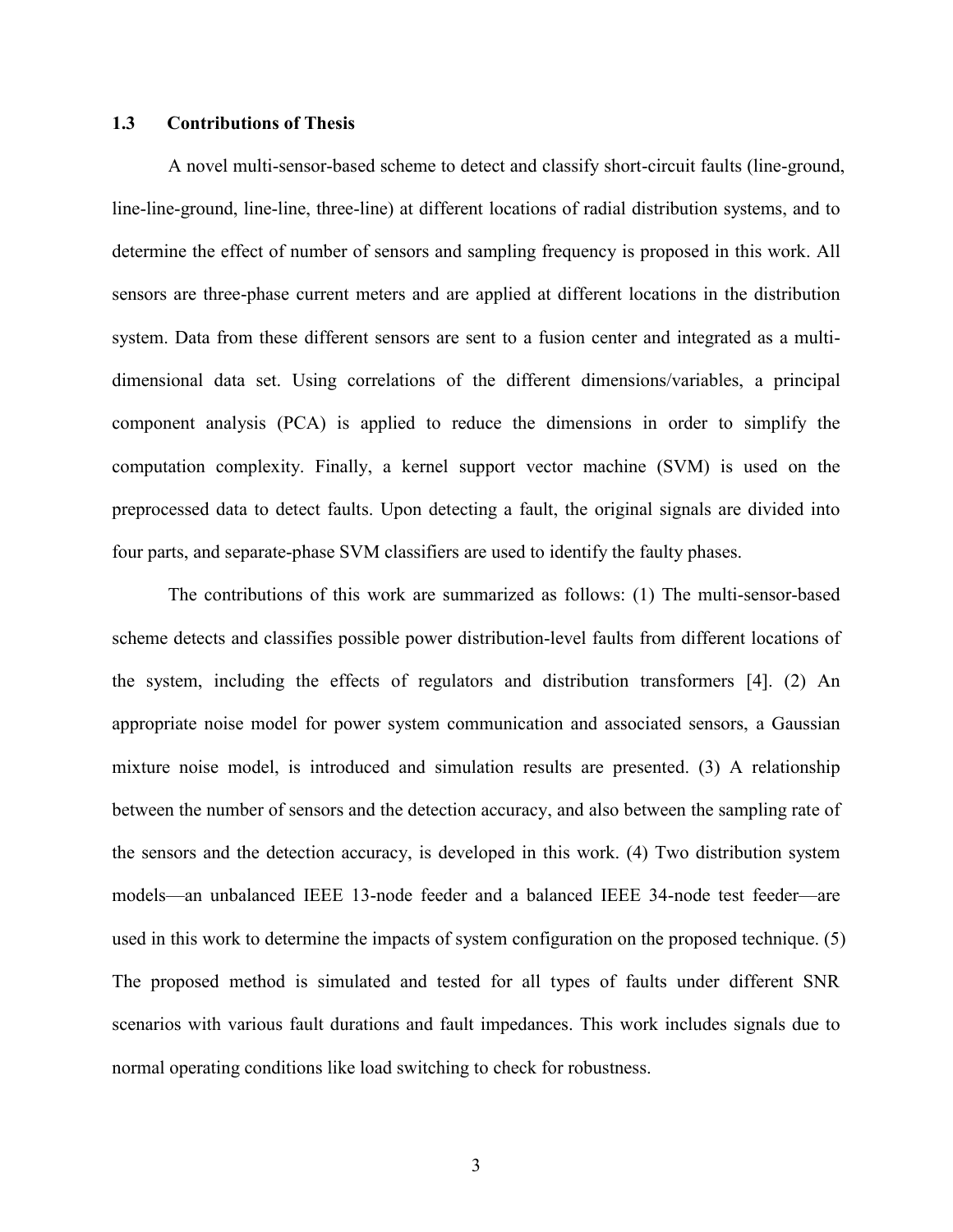### <span id="page-12-0"></span>**1.4 Outside Scope of Work**

The following will not affect the model proposed in this work. However, evaluating them requires additional analysis. Therefore they are not included in this work:

- A methodology to determine the optimal number of sensor numbers.
- A methodology for optimal sensor locations.
- An optimal data sampling rate for the proposed technique.

#### <span id="page-12-1"></span>**1.5 Organization of Thesis**

The remainder of this thesis is organized as follows: Chapter 2 is a literature review of fault detection and classification methods for power distribution systems. The proposed fault detection and classification method is introduced in detail in Chapter 3, and the simulation and results are presented in Chapter 4. The conclusions and future work are provided in Chapter 5.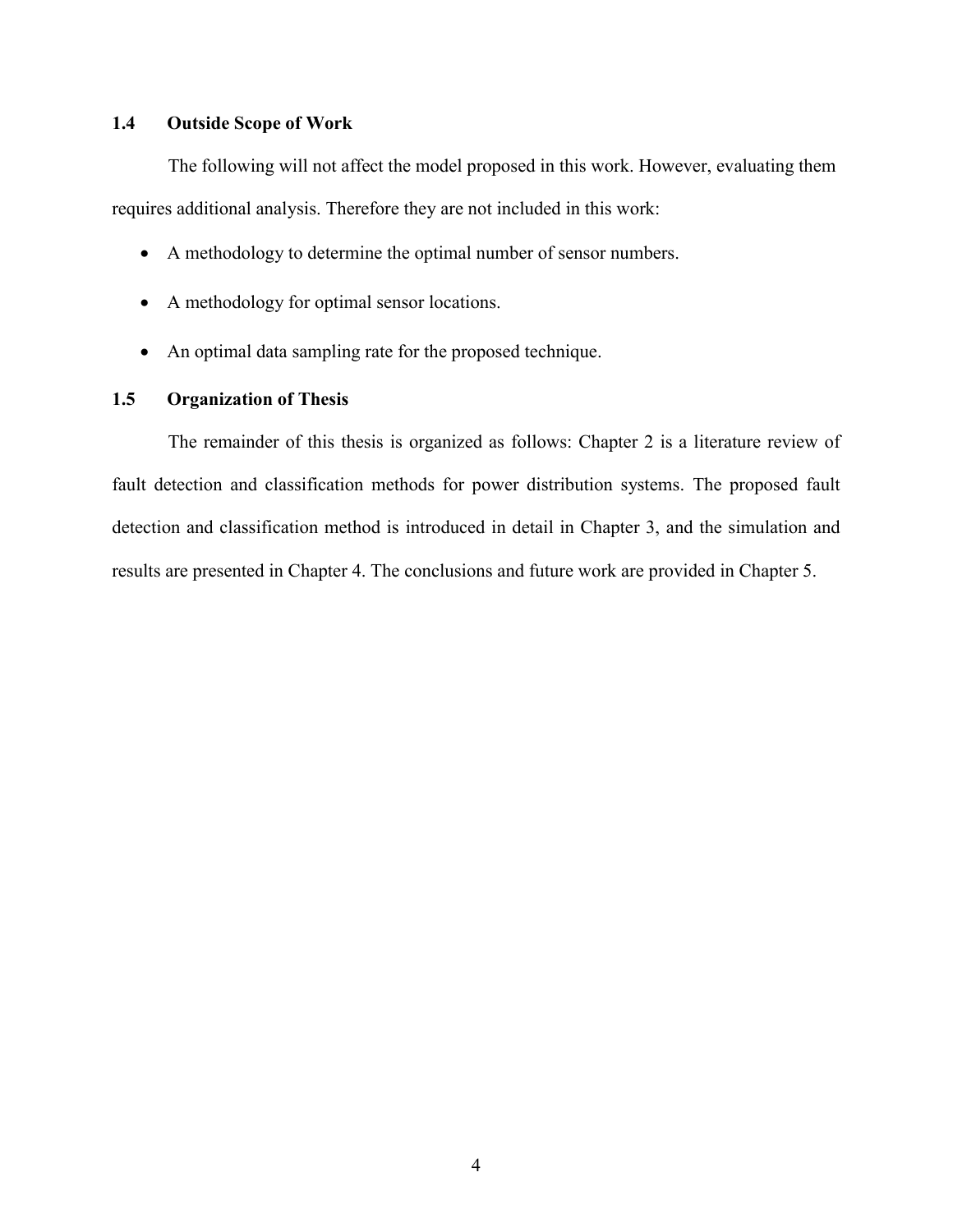#### **CHAPTER 2**

### **LITERATURE REVIEW**

<span id="page-13-0"></span>Short-circuit faults occur in power systems when equipment insulation fails due to system over-voltages caused by switching surges or lightning, insulation contamination (pollution or salt spray), or other mechanical causes. The resulting short-circuit or ''fault'' current is determined by internal voltages of synchronous machines and by system impedances between the fault and machine voltages. The magnitude of short-circuit currents may be several orders larger than that of normal operating currents and, if allowed to persist, may cause thermal damage to equipment. Busbars and windings, too, may suffer mechanical damage, due to the high magnetic forces during faults. Therefore, it is necessary to remove faulted parts of a power system from service as soon as possible. Standard protective equipment for extra-high voltage (EHV), such as circuit breakers, fuses, relays, and instrument transformers, are designed to clear faults within three cycles (50 ms at 60 Hz). Protective equipment for lower voltage operates more slowly (for example, 5 to 20 cycles) [5].

Short circuits may cause severe damage when not interrupted promptly. In some scenarios, high-impedance fault currents may not be sufficient to operate blown fuses or protective relays. Standard overcurrent protection schemes utilized on secondary distribution at some large residential, commercial, and industrial buildings, may not detect high-impedance faults, commonly called arcing faults [5].

Short-circuit faults occur in three-phase power systems as follows, in order of frequency of occurrence: single line-ground, line-line, double line-ground, and balanced three-phase faults. The path of the fault current may have either zero impedance, which is called a bolted short

5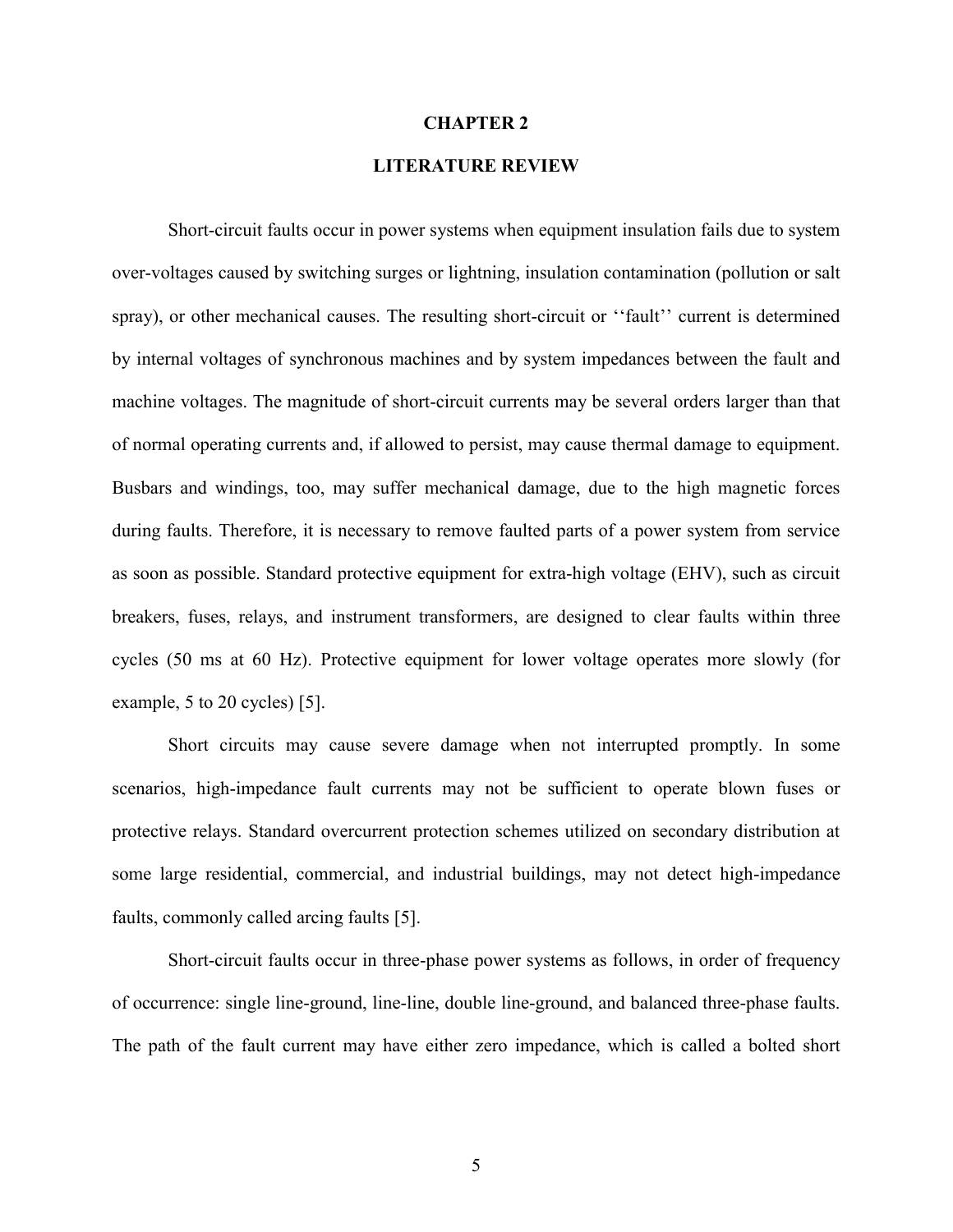

circuit, or nonzero impedance [5]. Figure 2 shows the current waveforms of different types of short-circuit faults .

Figure 2: Different fault types and fault impedances of current waveforms

Among the various types of techniques used for fault detection and classification in distribution systems, the most widely used techniques are the following: (1) neural network approach [3],[6]–[9]; (2) fuzzy logic and fuzzy neural network-based methods [10], [11]; and (3) wavelet analysis combined with neural networks or support vector machines [12]–[16].

In the work of Xu and Chow [3], [6], six factors—weather condition, season, time of day, circuit ID, number of phases affected, and protective devices activated—were recorded and then sent to a neural network to classify the faults. Two types of faults were studied in these papers, and the neural network approach was compared with the logistic regression method for fault detection and classification. Results showed that the neural network method has a slightly higher accuracy. In the work of Butler and Momoh [7], a two-stage supervised clustering-based neural network was applied. Compared with the methods of Xu and Chow [3], [6], simpler sensors and measurements were used. First, the three-phase currents were measured, and then statistical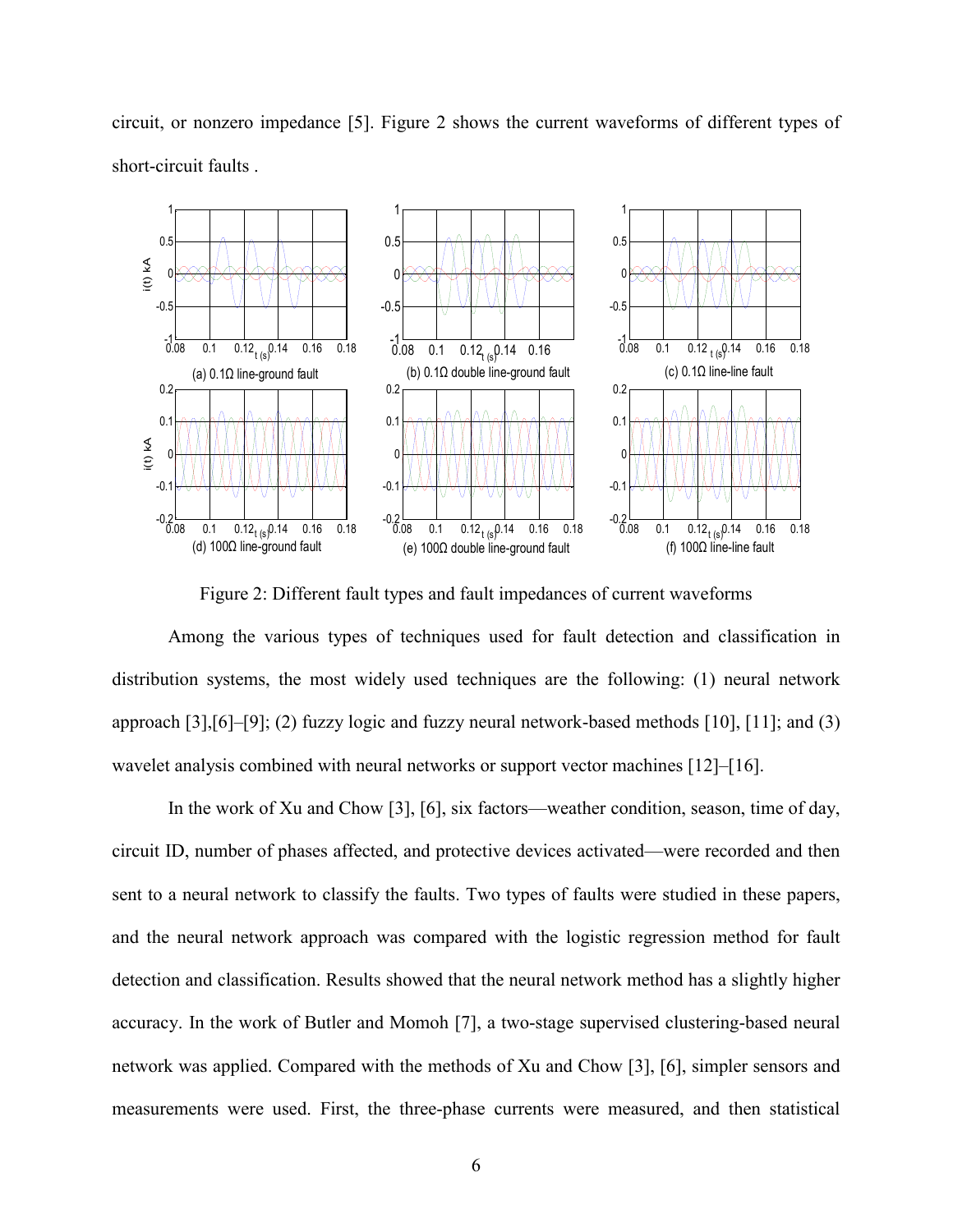features such as skewness and kurtosis coefficients were computed and sent to a two-layer neural network. The outputs of the neural network were clustered, and could be classified by using the nearest mean decision rule. The performance reached about 0.92 for detection and 0.81 for classification. In the work of Oliveira et al. [8], [9], sequence currents were used instead of using phase currents, and a neural network method was proposed. The instantaneous current was first measured, and then positive, negative, and zero-sequence currents were calculated. Then a factor was calculated from the post-fault negative sequence and pre-fault positive sequence currents using Thevenin equivalents. This factor was defined as the F2 factor. By adding the F2 factor and other sequence components into a resilient back-propagation neural network model, the classification rate was improved to 0.94. Low-impedance cases were simulated (0 to 20  $\Omega$ ), and only shunt faults and series faults were distinguished.

Usually these methods could achieve a fair accuracy, but they all have obvious limitations. The methods of Xu and Chow [3], [6] need advanced sensors to monitor different kinds of features, which can be very expensive to implement. The scheme of Butler and Momoh [7] was only tested in a three-node feeder, which is not representative of a real distribution system. The methods of Oliveira et al. [8], [9] could classify the shunt fault or series fault, but they do not determine faulty phases or the exact fault type (one-phase-ground fault, two-phase fault, etc.).

Fuzzy logic and fuzzy neural networks are also popular methods to identify faults. Samantaray et al. [10] proposed a fuzzy logic-based fault-classification method based on the angular difference among sequence components of fault currents. Then eight fuzzy variables were introduced, fault identification rules were proposed, and distribution systems with different fault types and fault impedances were simulated. In the work of Xu et al. [11], the E-algorithm,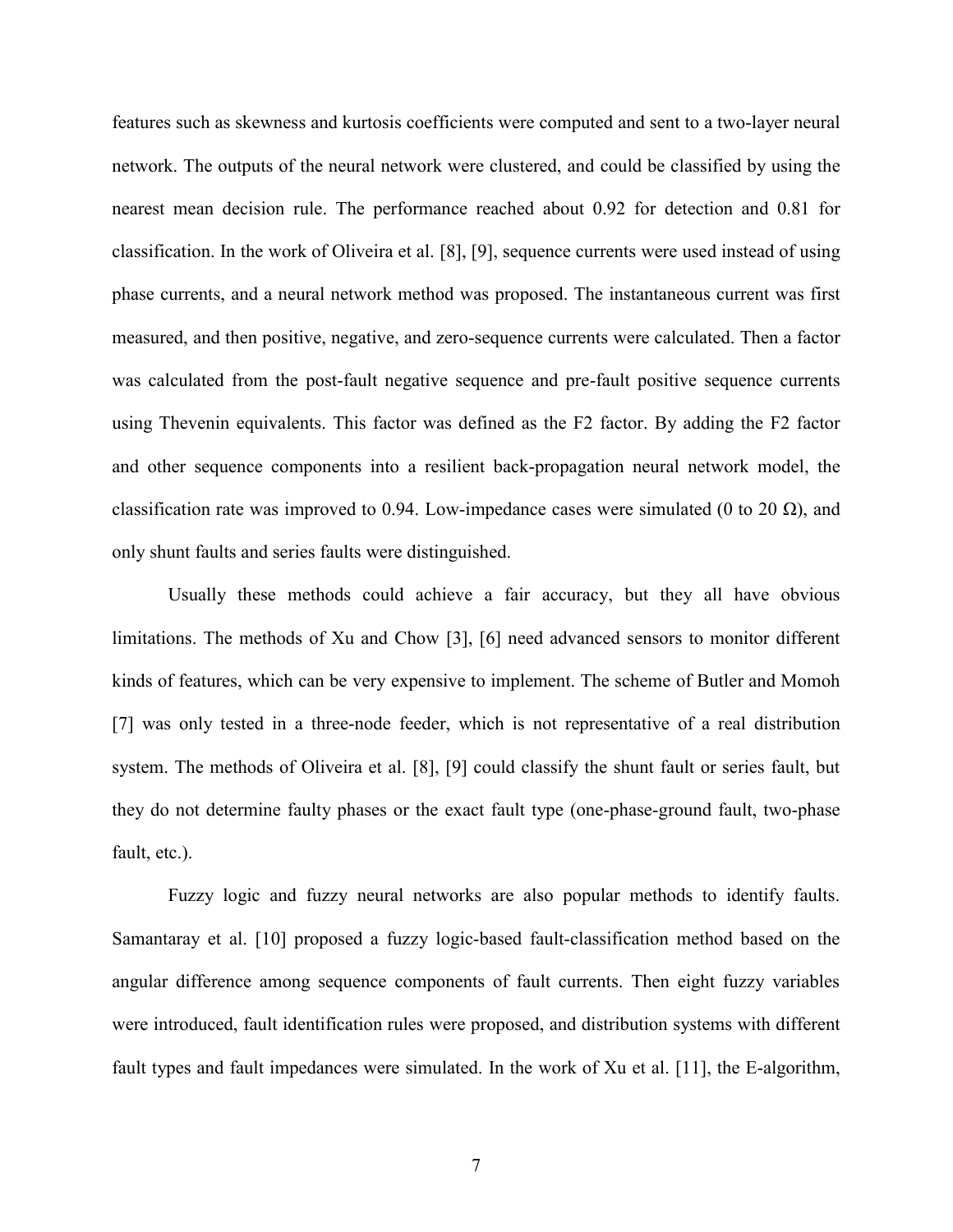which was extended form the fuzzy algorithm, was proposed to solve the data imbalance issue. By comparing results with the neural network method, the E-algorithm greatly improved performance when the dataset was imbalanced. However, the fuzzy logic or fuzzy extended algorithms still have some shortcomings. The angular difference-based fuzzy logic method does not work in systems with distribution transformers and regulators, while the E-algorithm is highly computational demanding.

Another widely used method has been to use wavelet analysis combined with neural networks, SVMs, and a rule-based procedure to detect and classify faults [12]–[16]. Usually, transient three-phase voltages and/or currents are measured at a high sampling rate, and then the wavelet analysis is implemented to extract the features of energy at different frequencies. The features are used as the input of neural network models or SVM classifiers to detect and classify faults. Dag and Ucak [12] applied a hybrid wavelet-neural network-based approach to classify faults. The database of line currents and line-to-ground voltages including system faults was computed by simulating the Sagmalcilar-Maltepe distribution system in Istanbul, Turkey. Dwivedi et al. [13] did the first wavelet multi-resolution decomposition of a three-phase current (measured at the substation end), and then operated on wavelet coefficients obtained from the decomposition to follow the rule-based procedures to identify faults. The work of Assef et al. [14] and Samantaray et al. [15] are similar to this. First, a wavelet transform of the three-phase currents was performed to extract the features. Then the neural network was used to distinguish the different faults. The differences of these two works are as afollows: In the work of Samantaray et al. [15], an extension of the wavelet transform, called the S-transform, and its extension, called the TT-transform, were adopted. In the work of Assef et al. [14], the supervised Kohonen network [14] was applied, and in the work of Samantaray et al. [15], the probabilistic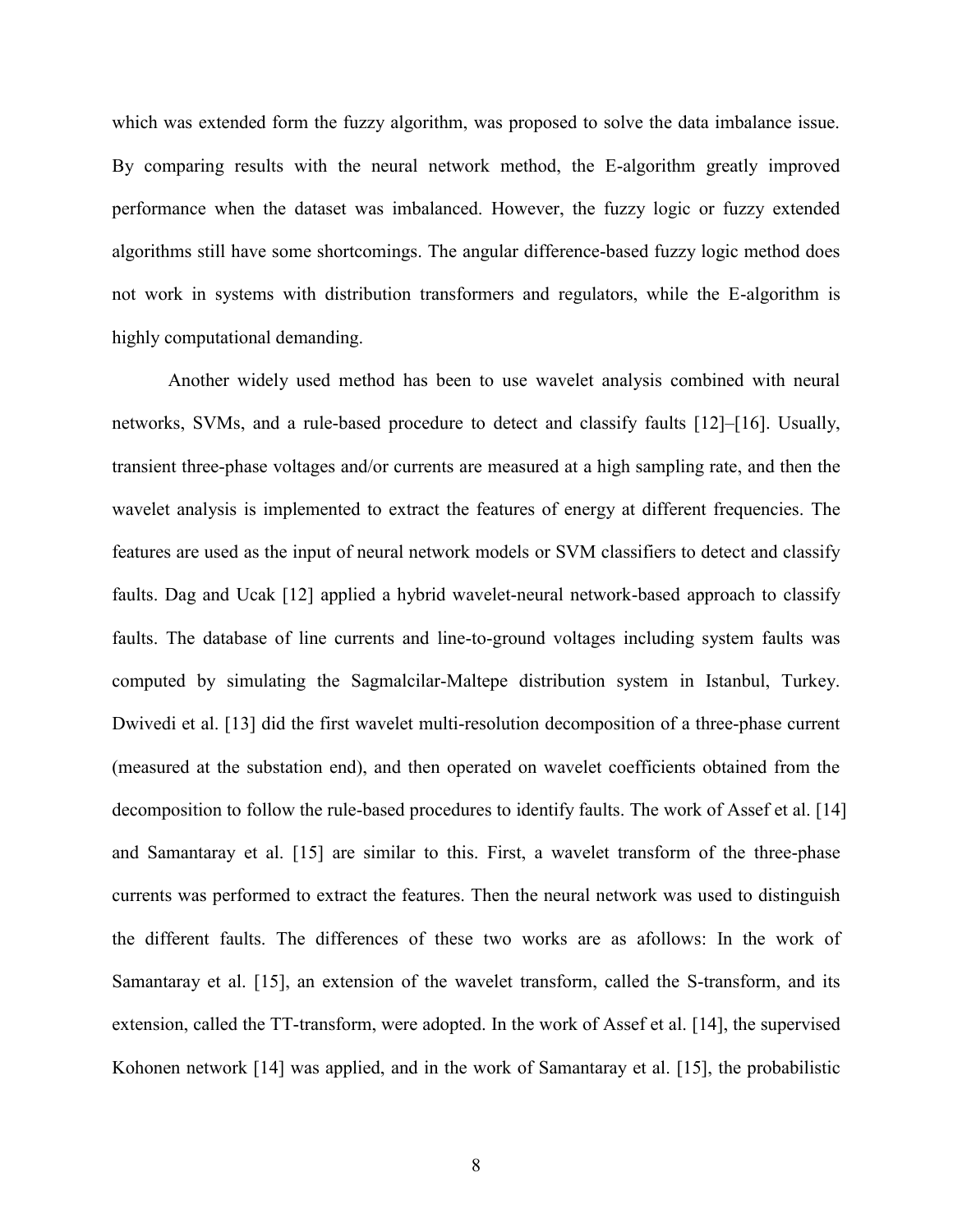neural network was applied. Both of them performed well. In the work of Livani and Evrenosoglu [16], wavelet analysis was combined with four SVM classifiers to identify whether each phase had a fault or not.

These methods achieve a high accuracy, over 90% in classification, but there still exists some limitations with the wavelet-based methods. In the work of Dag and Ucak [12], ten cycles of three-phase currents and voltages were required for wavelet analysis, which needs a considerable amount of storage and can take too long in practical cases. For wavelet analysis, high sampling rates of 100 kHz [14] and 200 kHz [16] were required, which in practice is critical to the sensors and processors. In addition, the wavelet-based methods are highly prone to noise. When the SNR decreases to 30 dB, the accuracy decreases dramatically [15].

Among these techniques, regardless of the neural networks, SVMs, or rule-based fuzzy logic procedures, all of them do not work well in high-noise situations or in systems with distribution transformers and regulators. The key element here is to extract those features that contain abundant information of the system status and fault properties. The data from the sensor at the substation end is rather monotonous. However, the multi-sensor data can record the information of the entire system, and the correlations of data from different locations of the system can improve the detection and classification performance of these scenarios.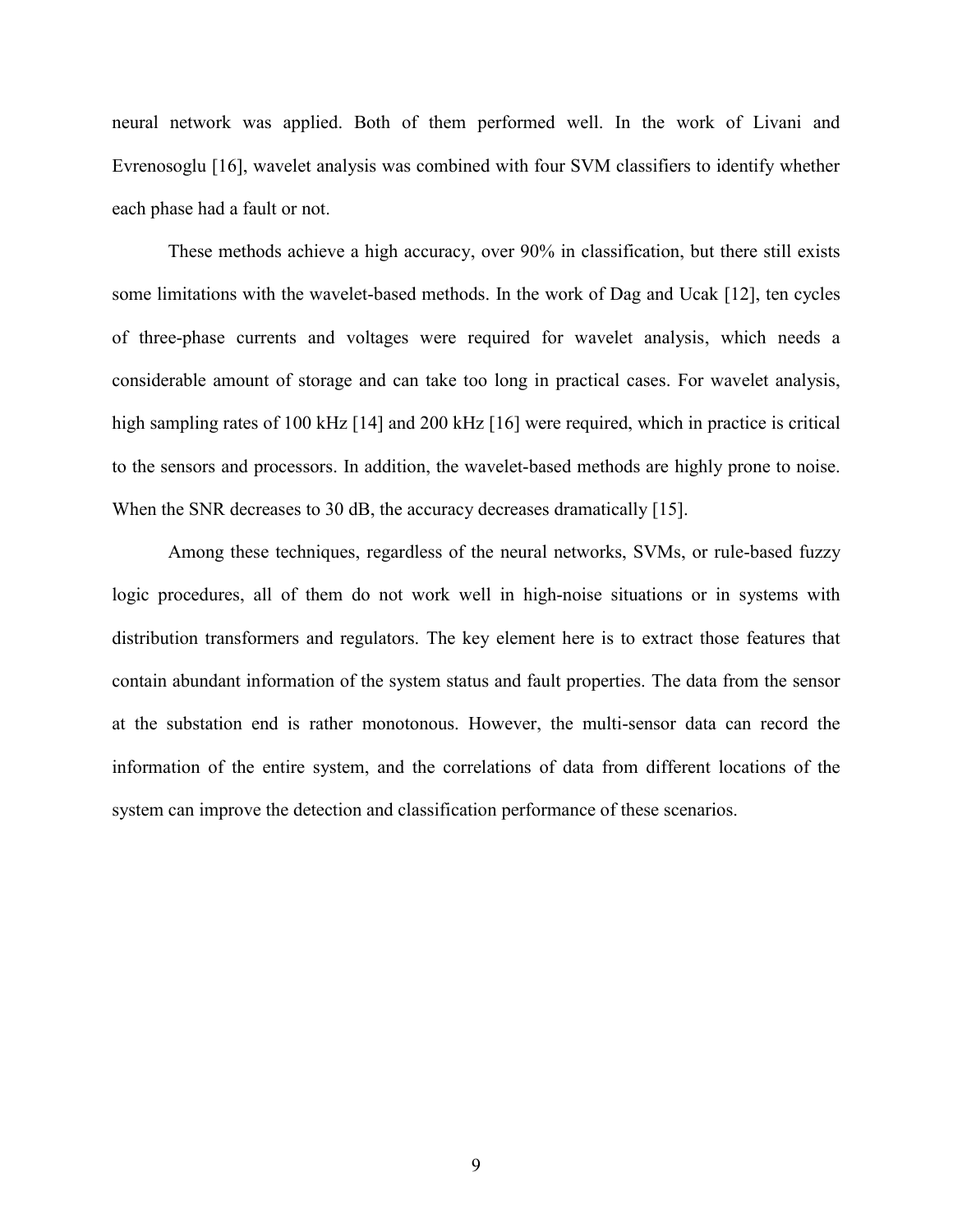#### **CHAPTER 3**

#### **FAULT DETECTION AND CLASSIFICATION MODULES**

### <span id="page-18-1"></span><span id="page-18-0"></span>**3.1 Multi-Sensor Distribution Systems**

Figure 3 presents a typical radial distribution feeder, where "SS" stands for the substation; "T" is a distribution transformer, "L<sub>i</sub>" is the *i*th load, where  $I = 1, 2, \ldots, m$ ; and "S<sub>i</sub>" is the *i*th sensor, where  $i = 1,2,...n$ . For each event, sensor  $i$  collects one cycle of the three-phase current data and sends that information to the fusion center.



Figure 3: Multi-sensor distribution system

The output of sensor  $i$ ,  $X_i$  is a three-dimensional signal (three dimensions represent three-phase current values), which is modeled as

$$
X_i = \mathbf{\Theta}_i + \mathbf{H}_i, i = 1, 2, ..., n
$$
 (1)

where  $\boldsymbol{\Theta}_i$  is the three-phase current magnitude vector, and  $\boldsymbol{H}_i$  is the noise. Previous work has seldom applied noise models in the algorithms, whereas noise does exist in real cases. In the later part of this section, the power line noise modeling is presented.

The fusion center receives m noise-riding observations during one-cycle period; thus, *Xi* has a dimension of *m* by 3. All data received at the fusion center are then integrated into a matrix,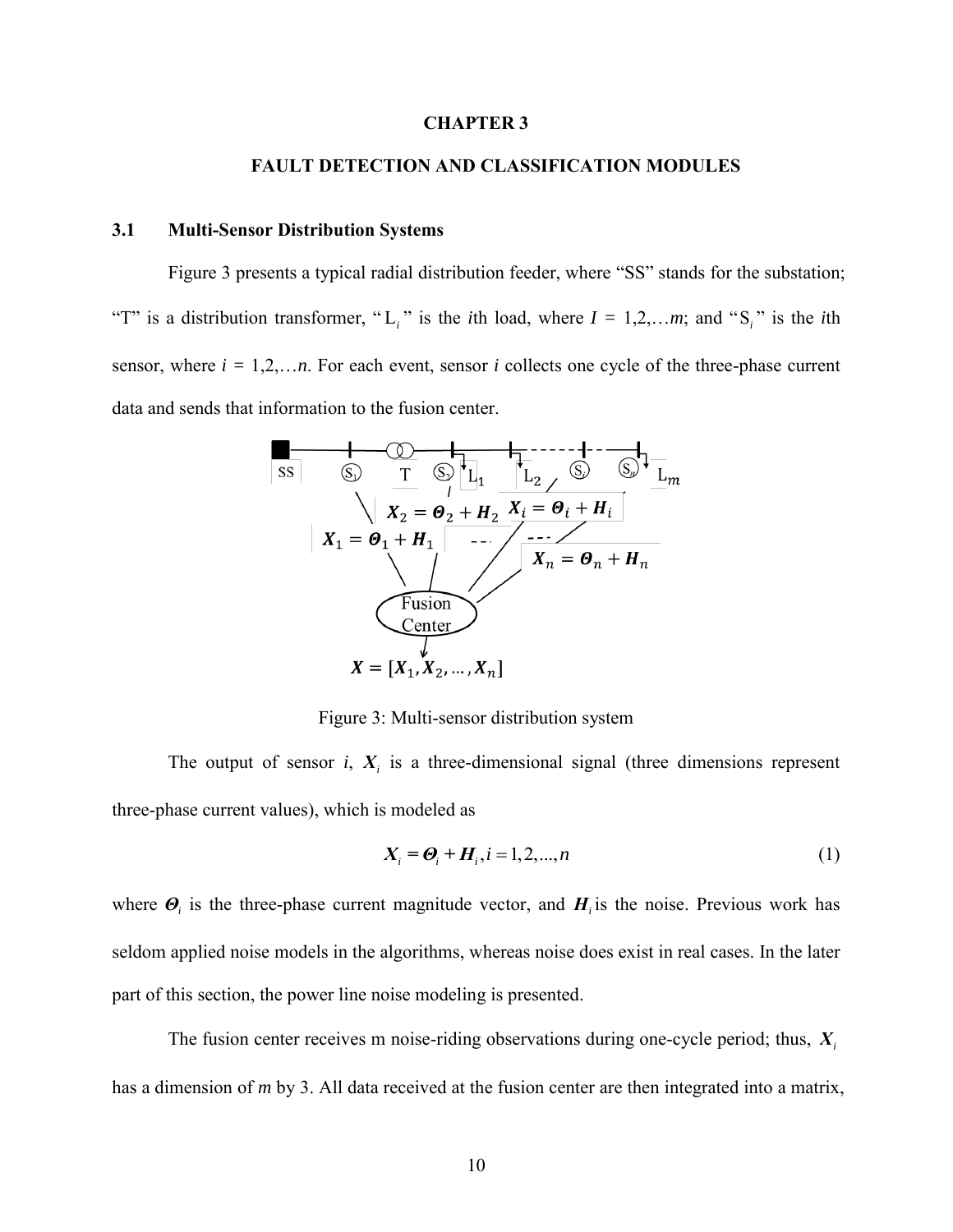, for analysis, where *X* is represented as

$$
X = \begin{bmatrix} x_{1,1A} & x_{1,1B} & x_{1,1C} & \cdots & x_{1,nA} & x_{1,nB} & x_{1,nC} \\ x_{2,1A} & x_{2,1B} & x_{2,1C} & \cdots & x_{2,nA} & x_{2,nB} & x_{2,nC} \\ \vdots & \vdots & \vdots & \ddots & \vdots & \vdots & \vdots \\ x_{m,1A} & x_{m,1B} & x_{m,1C} & \cdots & x_{m,nA} & x_{m,nB} & x_{m,nC} \end{bmatrix}_{m \times 3n}
$$
 (2)

where the elements are the observation from different sensors and phases (for example,  $x_{2,1B}$  is the second observation from phase B of sensor one.)

X, for analysis, where X is represented as<br>  $X = \begin{bmatrix} x_{11A} & x_{11B} & x_{11C} & \cdots \\ x_{21A} & x_{21B} & x_{21C} & \cdots \\ x_{21A} & x_{21B} & x_{21C} & \cdots \\ \vdots & \vdots & \vdots & \ddots \\ x_{m1A} & x_{m1B} & x_{m1C} & \cdots \end{bmatrix}$ <br>
where the elements are the observation from In power line communication systems, data are corrupted with noise. Because impulsive noise due to the switching transients is also contributed to systems, the noise source cannot be properly modeled by only the additive white Gaussian noise (AWGN) [17], [18]. In this work, noise in the distribution communication system is modeled as a Gaussian mixture noise, which covers the effects of both thermal noise and impulsive noise [17], [19]. If the variable *a* is discrete and positive with the probability  $p(a = a_i) = p_i$ , and vector **u** has a Gaussian density with mean  $\mu$  and covariance matrix  $\Sigma$ , then vector  $\mathbf{x} = a\mathbf{u}$  has a Gaussian mixture density function (GMD) [19] as

$$
p_{\mathbf{x}}(\mathbf{x}) = \sum_{i=1}^{m} p_{i} N\left(a_{i}\mu, a_{i}^{2} \sum\right)(\mathbf{x})
$$
\n(3)

In this work, since the sensors are three-phase current meters, for each sensor, the noise is modeled as a Gaussian mixture noise with three equally weighted components  $(p_1 = p_2 = p_3 = 1/3)$ . Each component is a Gaussian distribution with zero mean, and the variance  $\sigma^2$  can be calculated using

$$
SNR_{dB} = 10 \lg \left( \frac{A^2_{signal}}{\sigma^2} \right)
$$
 (4)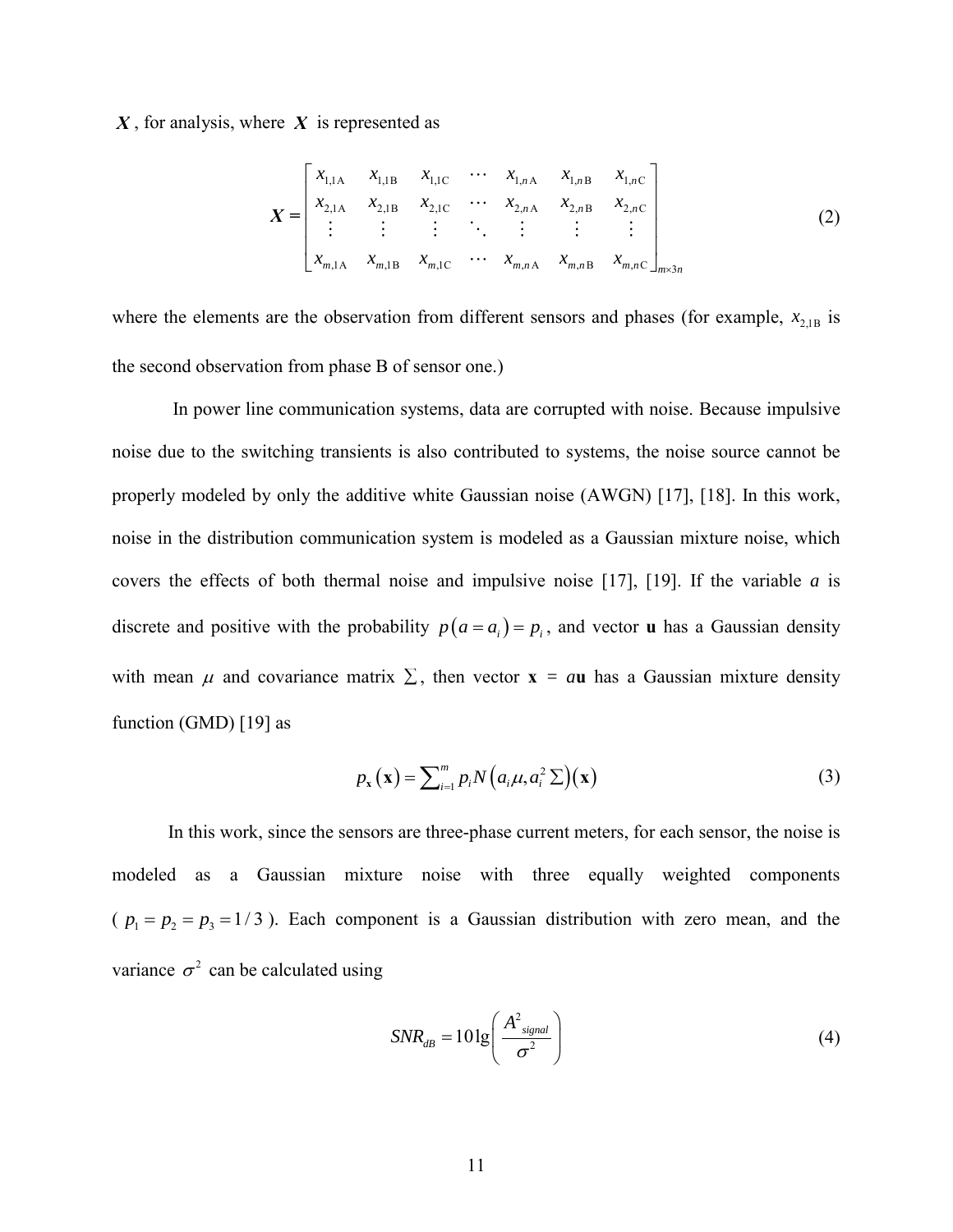where  $SNR_{dB}$  is the given signal-to-noise ratio in dB, and  $A_{signal}^2$  is the signal power. Figure 4 plots a sinusoidal signal waveform, with 15 dB white Gaussian noise and 15 dB Gaussian mixture noise. From this figure, the Gaussian mixture noise has obvious impulses compared with the white Gaussian noise.



Figure 4: Signal waveform with 10 dB noise

All possible distribution feeder-level short-circuit faults are considered in this work. Figure 5 shows four examples of time domain signal waveforms corrupted with Gaussian mixture noise. The first row illustrates two different fault-current waveforms, and the second row shows the current waveform plots under normal operations. As shown, sometimes the waveform envelope of normal operations, such as load switching, can be similar to that of faults. When the fusion center receives the data from all sensors, the detection module is first applied. In Figure 5, the detection module is expected to determine the first row as fault and the second row as no fault. If a fault is detected, then the classification module is applied to distinguish the different types of faults.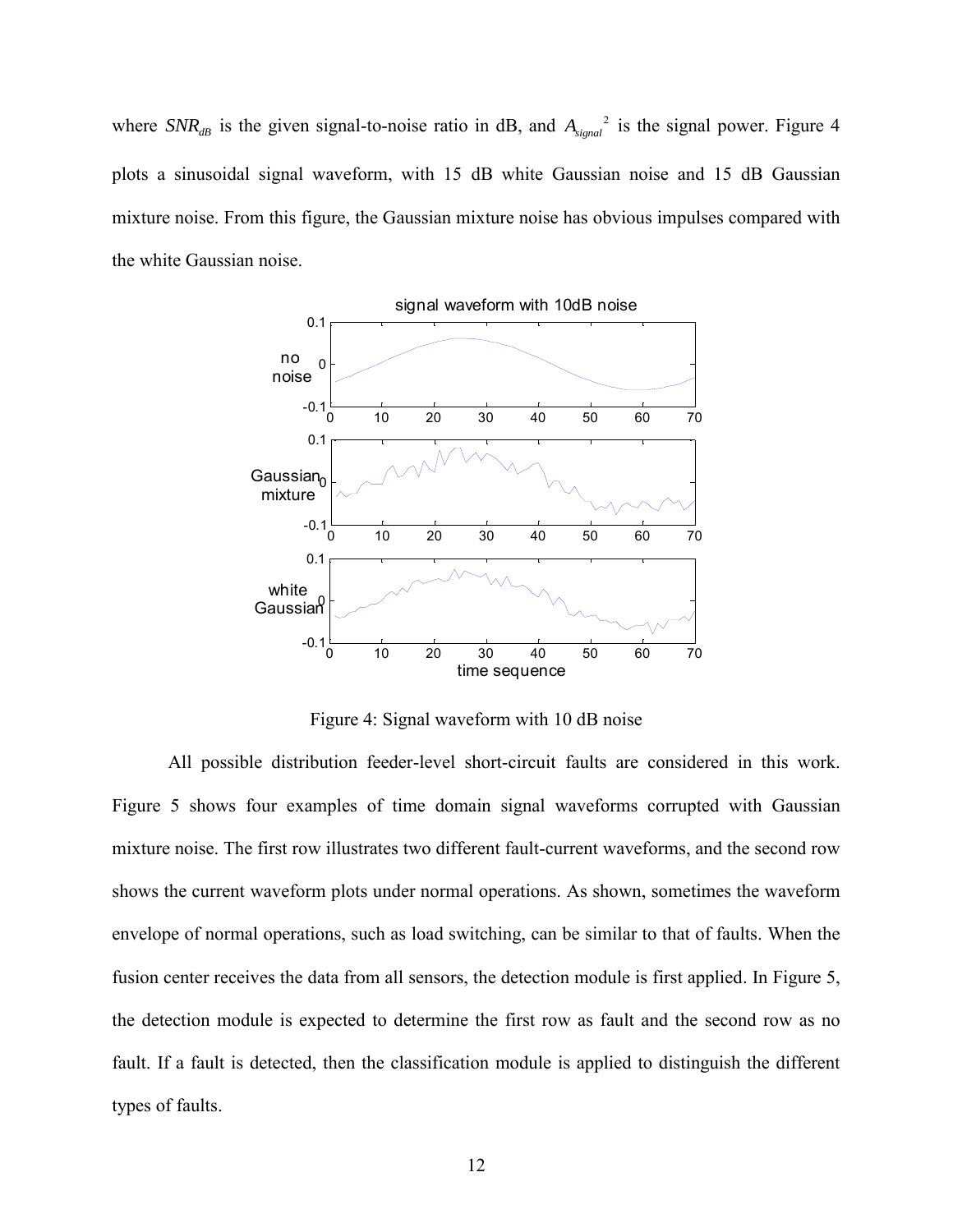

Figure 5: Three-phase current signals with 15 dB Gaussian mixture noise

Both detection and classification modules use a similar signal processing scheme. First, the correlation of the signals among different sensors and phases is calculated, and then the principal component analysis is used to reduce the dimension and extract the features. Finally, the processed features are sent to a kernel SVM to detect the fault or classify the faulty phases.

### <span id="page-21-0"></span>**3.2 Fault-Detection Module**

The flow chart of the fault detection module is shown in Figure 6. The original data set is the matrix X in the fusion center, with a size  $m \times 3n$ .



Figure 6: Flow chart of fault detection module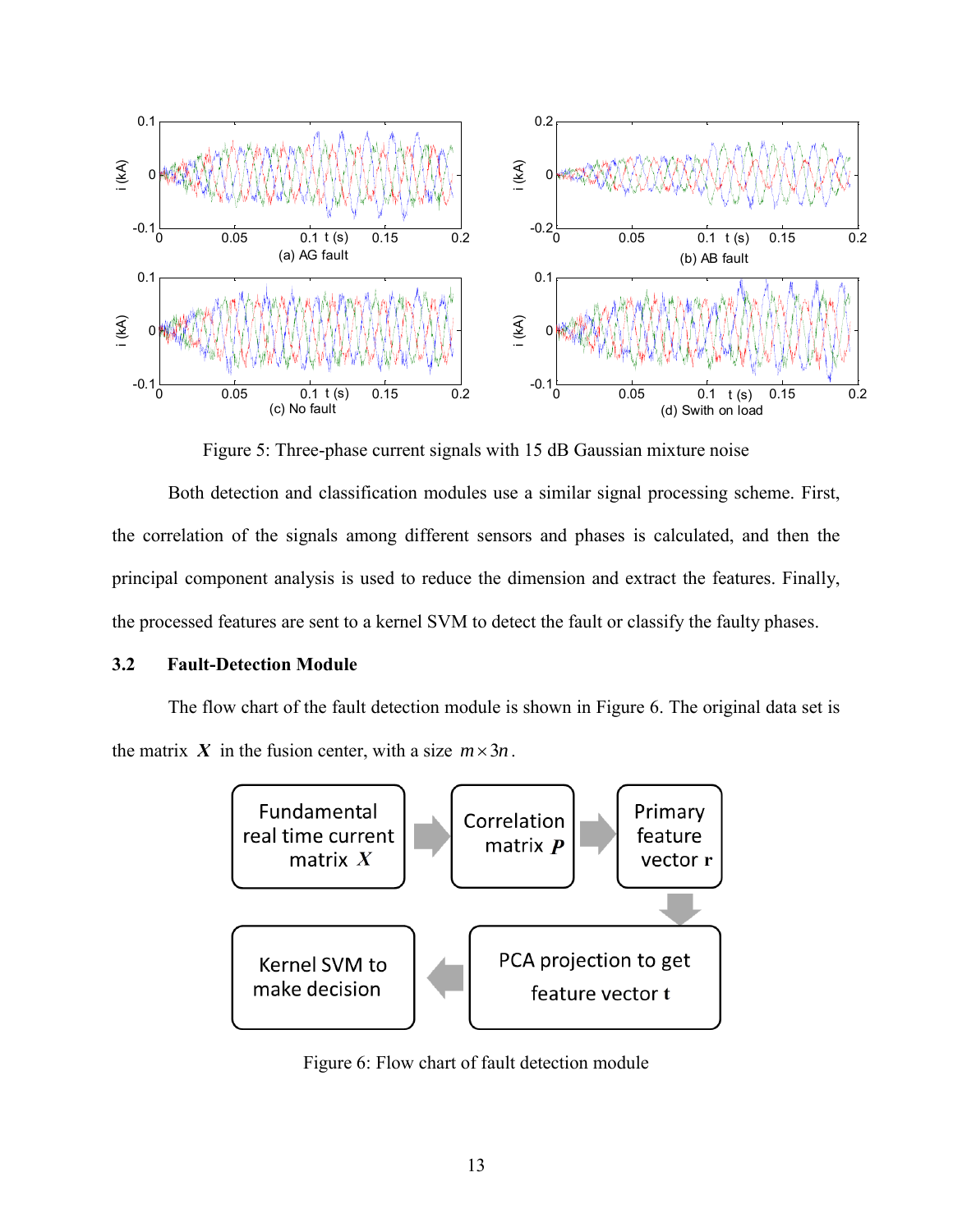#### <span id="page-22-0"></span>**3.2.1 Correlation Matrix and Primary Feature Vector**

In matrix equation  $(2)$ , every column of  $X$  can be considered as a one-dimension variable. The correlation matrix **P** is a  $3n \times 3n$  matrix. The entry  $\rho_{i,j}$  is the correlation

coefficient between the *i*<sup>th</sup> and *j*<sup>th</sup> columns of matrix *X*, and can be calculated as\n
$$
\rho_{i,j} = \frac{\sum_{k=1}^{m} (x_{ki} - \overline{x}_i)(x_{kj} - \overline{x}_j)}{\sqrt{\sum_{k=1}^{m} (x_{ki} - \overline{x}_i)^2} \sqrt{\sum_{k=1}^{m} (x_{kj} - \overline{x}_j)^2}}
$$
\n(5)

where  $\bar{x}_i$  and  $\bar{x}_j$  are the mean values of columns *i* and *j*, respectively. The correlation coefficient is the normalized covariance between two variables. Since the correlation matrix is symmetrical, and the diagonal entries are equal to one, only the upper triangular entries (without the diagonal entries) are selected and reshaped to create a primary feature vector **r**. Let  $N = (3n-1) \cdot 3n/2$ , then

$$
\mathbf{r} = [\rho_{1,2}, \rho_{1,3}, ..., \rho_{1,3n}, \rho_{2,3}, ..., \rho_{2,3n}, ..., \rho_{(3n-1),3n}]_{1 \times N}
$$
(6)

### <span id="page-22-1"></span>**3.2.2 PCA Dimension Reduction**

 Upon the deployment of a large number of sensors, it is important to reduce the dimension of the data sets, in order to reduce the computational complexity and storage expenses. Since the signals are often correlated, principal component analysis is applied to reduce the dimension of the primary feature vector in equation (6). Wise and Gallagher [20] have suggested that PCA is ideal to reduce the dimension and noise of high-dimensional correlated data. Two steps are involved in the PCA method: first, a training data set is used to calculate the principal components, and then the rest of the data can be projected on the principal components to reduce the dimension.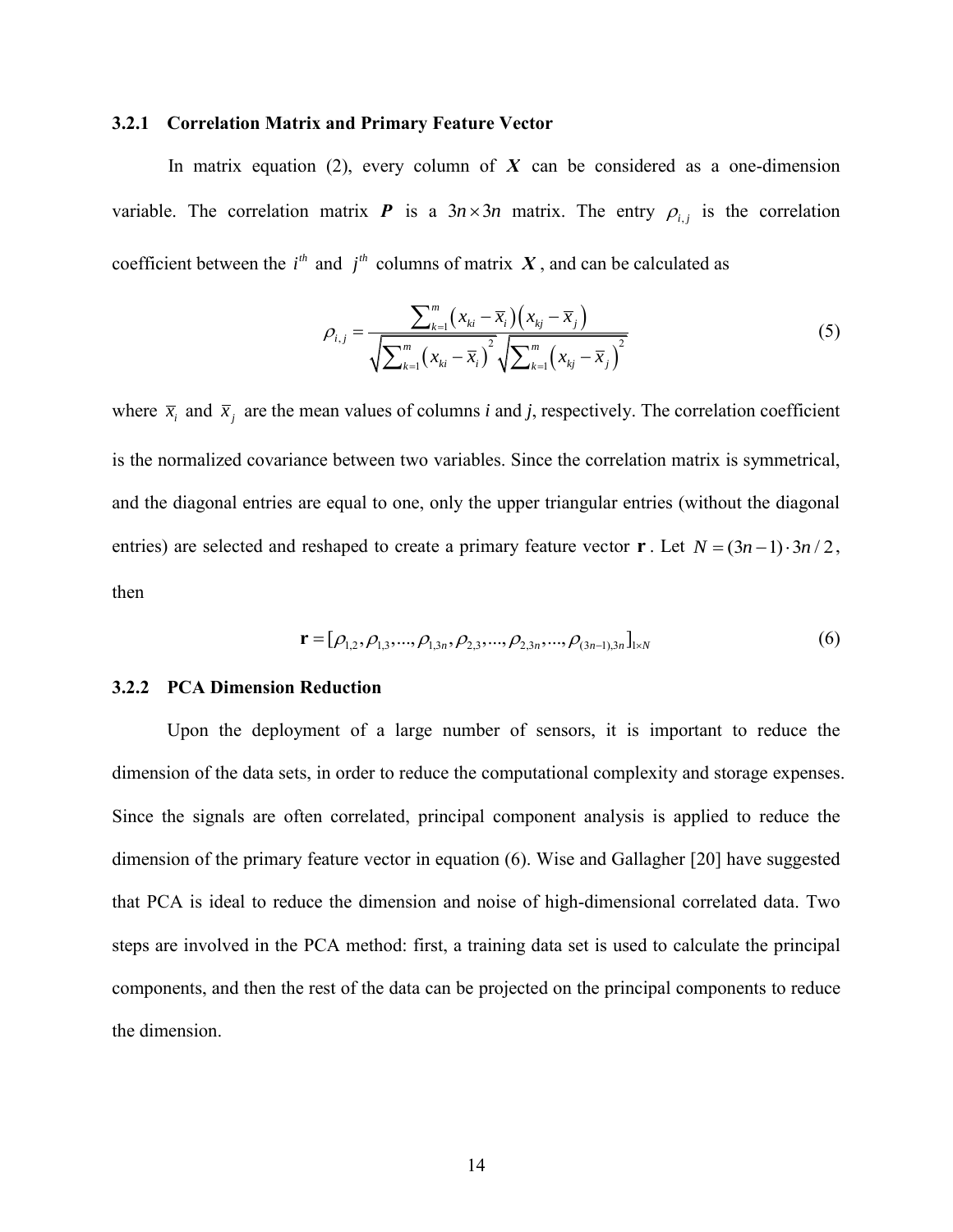To use PCA in this scheme, the first step is to obtain *M* historical data sets, then *M* primary feature vectors  $\mathbf{r}_i$ , where  $i = 1,...M$  can be calculated using equations (5) and (6). The matrix  $\vec{R}$  is integrated from the vectors as

$$
\boldsymbol{R} = \begin{bmatrix} \mathbf{r}_1 \\ \vdots \\ \mathbf{r}_M \end{bmatrix} = \begin{bmatrix} r_{11} & \cdots & r_{1N} \\ \vdots & \ddots & \vdots \\ r_{M1} & \cdots & r_{MN} \end{bmatrix}_{M \times N}
$$
(7)

Then the covariance matrix C [21] of the primary feature matrix,  $\mathbf{R}$ , is calculated, and  $c_{i,j}$ , the elements of the covariance matrix  $C$ , is given as

$$
c_{i,j} = \frac{1}{M} \sum_{k=1}^{M} (r_{ki} - \overline{r}_i) (r_{kj} - \overline{r}_j)
$$
\n(8)

where  $\overline{r}_i$  and  $\overline{r}_j$  are means of the *i*<sup>th</sup> and *j*<sup>th</sup> columns of **R**, respectively. By using Eigen decomposition,

$$
\lambda \mathbf{v} = \mathbf{C} \mathbf{v} \tag{9}
$$

which yields eigenvectors  $\mathbf{v}_1, \mathbf{v}_2, ..., \mathbf{v}_N$  with eigenvalues  $\lambda_1 \geq \lambda_2 \geq ... \geq \lambda_N$  [21]. By selecting the first *p* eigenvectors as the principal components to form the principal components matrix,

$$
\boldsymbol{V} = [\mathbf{v}_1, \mathbf{v}_2, \dots, \mathbf{v}_p]_{N \times p} \tag{10}
$$

where parameter *p* is selected based on experiments to have an optimized performance on the training data. After the principal components matrix  $V$  is calculated, the dimension of the primary feature vectors can be reduced by projecting them onto the components matrix *V* as

$$
T = [\overline{R}V]_{M \times p} \tag{11}
$$

where  $\vec{R}$  is the centralized  $\vec{R}$  and is computed using equation (12):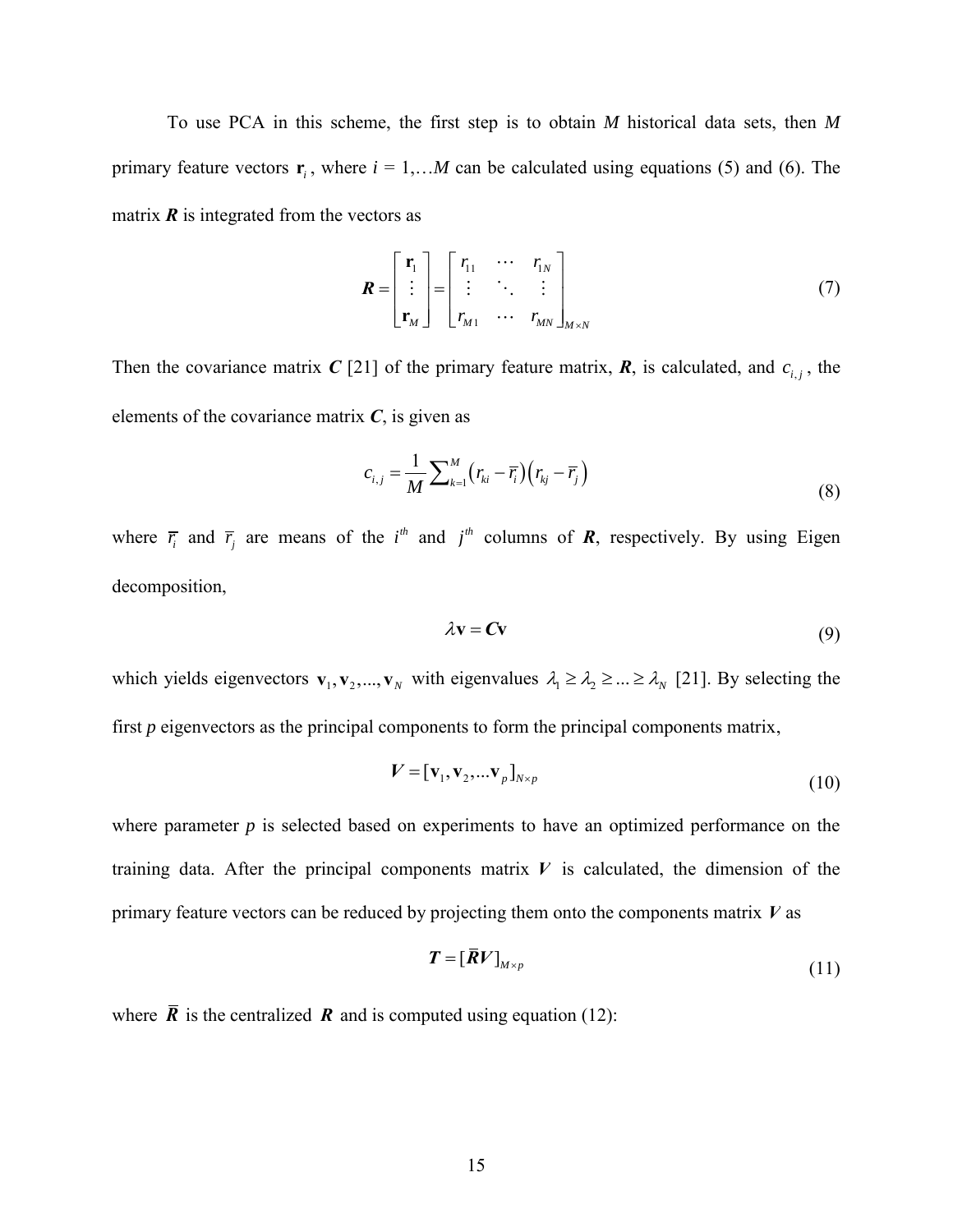$$
\overline{\boldsymbol{R}} = \begin{bmatrix} r_{11} - \overline{r}_1 & \cdots & r_{1N} - \overline{r}_N \\ \vdots & \ddots & \vdots \\ r_{M1} - \overline{r}_1 & \cdots & r_{MN} - \overline{r}_N \end{bmatrix}_{M \times N}
$$
(12)

and  $\bar{r}_i$  is the mean of  $i^{th}$  column of **R**. When another event records a data set  $X_{new}$  and calculates the primary feature vector  $\mathbf{r}_{new}$ , then the dimension reduced feature vector **t** can be obtained by

$$
\mathbf{t} = [\overline{\mathbf{r}}_{new} \mathbf{V}]_{1 \times p} \tag{13}
$$

where the centralized vector is calculated by  $\overline{\mathbf{r}}_{new} = [\mathbf{r}_{new1} - \overline{\mathbf{r}}_1, \mathbf{r}_{new2} - \overline{\mathbf{r}}_2, ..., \mathbf{r}_{newN} - \overline{\mathbf{r}}_N]$ . After applying PCA, the dimension of the feature vectors can be dramatically reduced from  $N = (3n - 1) \cdot 3n / 2$  to *p*.

#### <span id="page-24-0"></span>**3.2.3 Kernel SVM Binary Classifier**

The support vector machine was originally invented by Cortes and Vapnik as a supervised learning model [22]. It has been developed and applied in many fields, such as regression, estimation, and classification. Cortes and Vapnik were also the first to introduce SVM for binary classification [23]. The main idea behind the binary SVM classifier is to use the training data set of two classes to build an optimal hyperplane in hyperspace and then to classify the new input data. A brief introduction of the SVM classifier is presented in this subsection.

The training data,  $\{t_i, y_i\}$ ,  $i=1,2,..., K$ , are two classes of linearly separable data. Vector  $t_i$ , called the data point, is the transposed  $i<sup>th</sup>$  dimension-reduced feature vector in the training data set and can be calculated by using equation (13). The variable  $y_i \in \{\pm 1\}$  is the corresponding class with  $t_i$ . A hyperplane that separates the points of two classes is given by the following equation [23]:

$$
\mathbf{w}^T \mathbf{t}_i + b = 0 \tag{14}
$$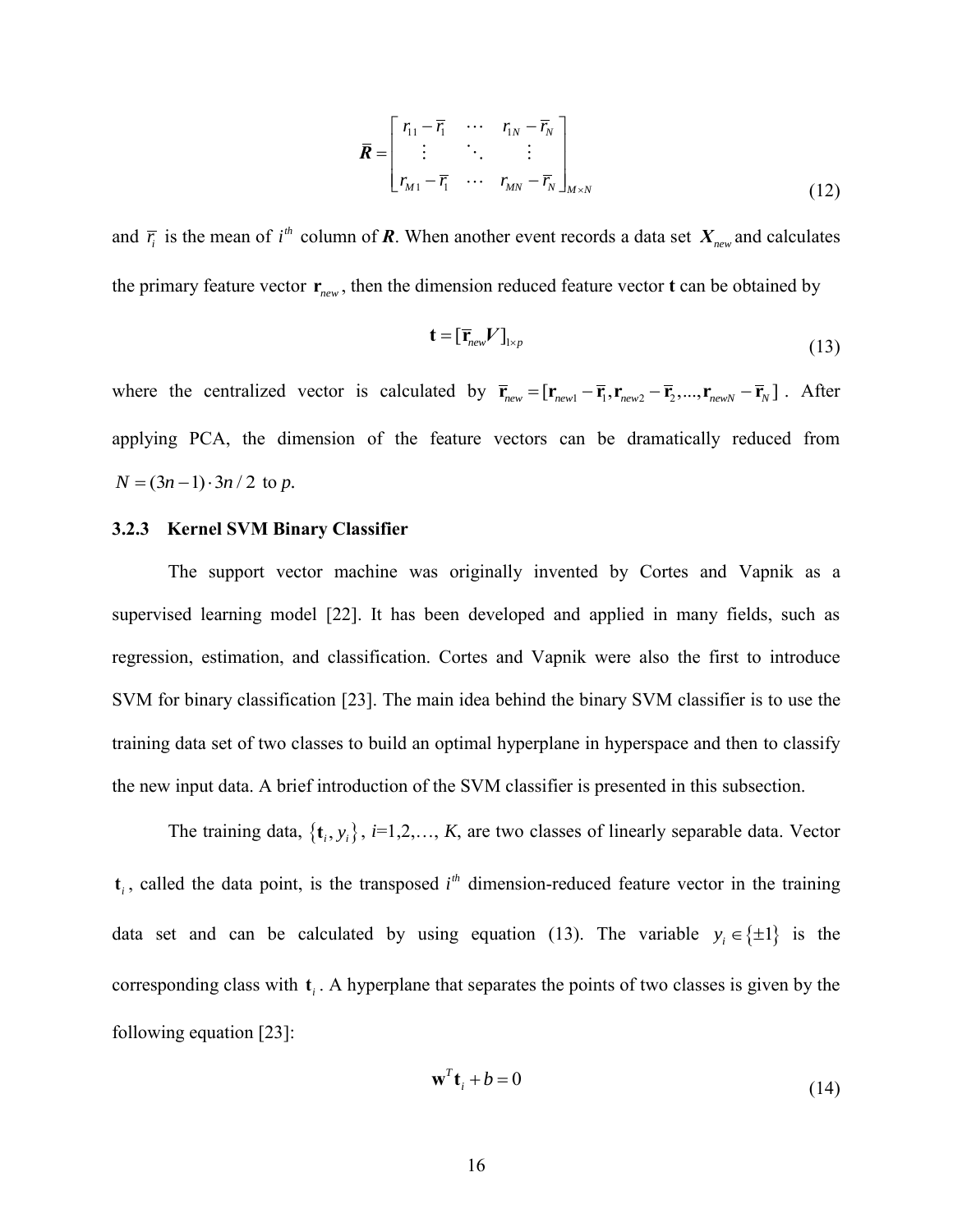where **w** represents the weight vector, and *b* is the bias term. The separation margin between the two classes is defined as [23]

$$
M_d = 2 / \|\mathbf{w}\| \tag{15}
$$

The SVM will find the values of **w** and *b*, so that the separation margin between the classes is the largest. Once **w** and *b* are determined, the optimal hyperplane for the two classes is determined. In order to maximize  $M_d$ , it is necessary to minimize  $\|\mathbf{w}\|$ . The SVM problem can be summarized as [23]

min 
$$
\|\mathbf{w}\|^2 / 2
$$
  
\ns.t.  $y_i (\mathbf{w}^T \mathbf{t}_i + b) \ge 1$ ,  $i = 1, 2, ..., K$  (16)

This problem can be solved by its dual problem in terms of Lagrange multipliers and can be represented as [23]

$$
max L(\boldsymbol{\alpha}) = \sum_{i=1}^{K} \alpha_i - \frac{1}{2} \sum_{i=1}^{K} \sum_{j=1}^{K} \alpha_i \alpha_j y_i y_j \langle \mathbf{t}_i, \mathbf{t}_j \rangle
$$
  
s.t.  $\sum_{i=1}^{K} y_i \alpha_i = 0$   
 $\alpha_i \ge 0$ ,  $i = 1, 2, ..., K$  (17)

This quadratic programming problem can be solved effectively by using the sequential minimal optimization algorithm [24]. According to the Karush-Kuhn-Tucker (KKT) complementary

conditions, the optimal solutions 
$$
\alpha_i^*, \mathbf{w}^*, b^*
$$
 must satisfy  
\n
$$
\alpha_i^* \left[ y_i \left( \left\langle \mathbf{w}^*, \mathbf{t}_i \right\rangle + b^* \right) - 1 \right] = 0 \quad , i = 1, 2, \dots K
$$
\n(18)

which implies that only data points  $t_i$  that lie closest to the optimal hyper-plane have the corresponding non-zero  $\alpha_i^*$  [23]. Let all these non-zero  $\alpha_i^* \in sv$ . Finally, the SVM binary classifier can be represented as [23]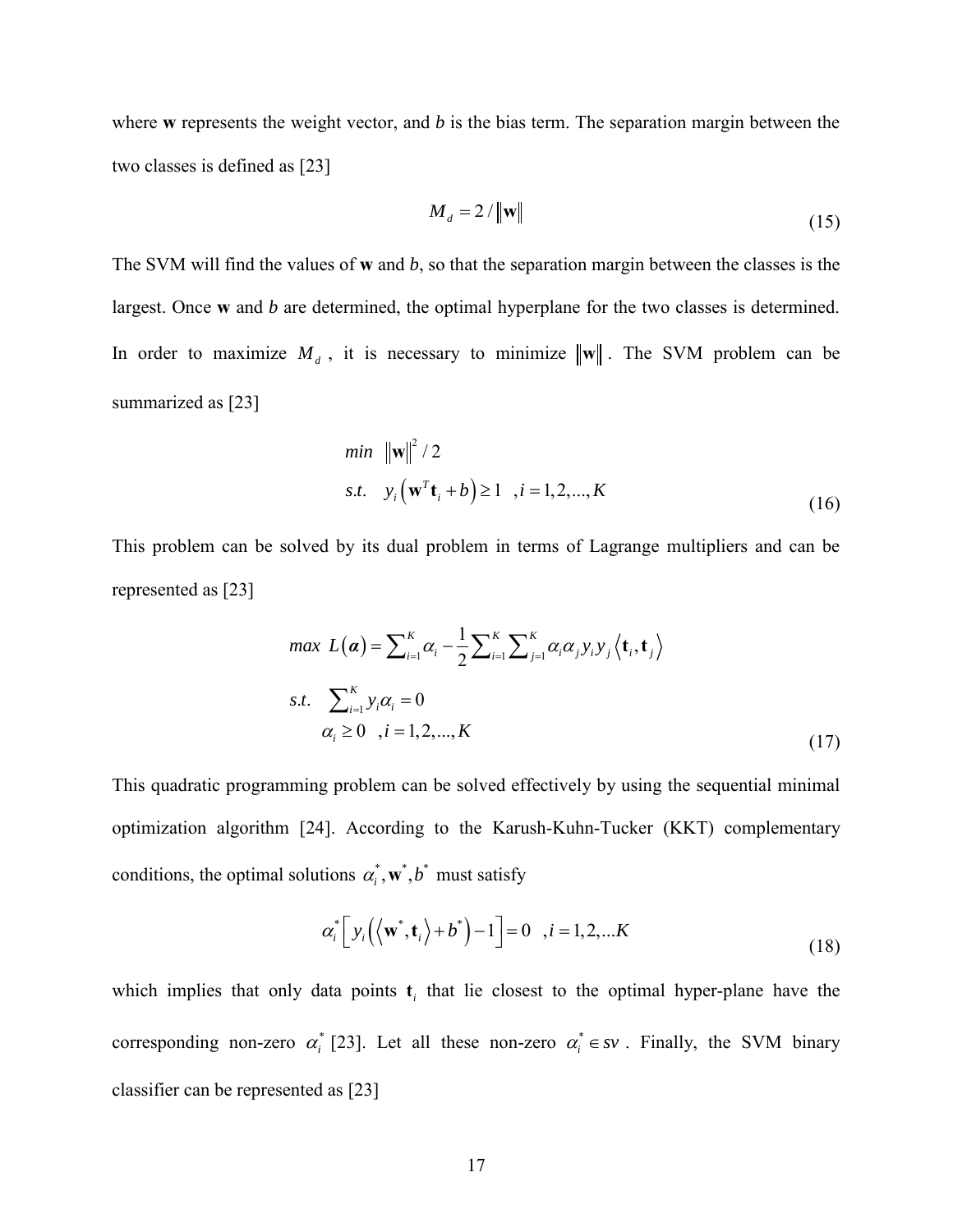$$
f(\mathbf{t}) = sign(\sum_{\alpha_i^* \in \mathcal{S}'} \alpha_i^* y_i \langle \mathbf{t}, \mathbf{t}_i \rangle + b^*)
$$
\n(19)

$$
f(\mathbf{t}) = sign(\sum_{\alpha_i^* \in \mathcal{SV}} \alpha_i^* y_i \langle \mathbf{t}, \mathbf{t}_i \rangle + b^*)
$$
\n
$$
b^* = \frac{1}{2} \Big[ max_{y_j=1} \Big( \sum_{\alpha_i^* \in \mathcal{SV}} \alpha_i^* \langle \mathbf{t}_j, \mathbf{t}_i \rangle \Big) - min_{y_j=1} \Big( \sum_{\alpha_i^* \in \mathcal{SV}} \alpha_i^* \langle \mathbf{t}_j, \mathbf{t}_i \rangle \Big) \Big]
$$
\n(19)

When a feature vector **t** is input into the SVM classifier, the value can be calculated by equation (19). Based on the sign of the value, this can be sorted into the corresponding class. However, data points cannot always be linearly separated. In this situation, the kernel trick can be used to solve the nonlinear classification problems. According to Cover's theorem, the nonlinearly separable data are more likely to be linearly separated after mapping the data points to a high-dimensional space as [25]

$$
\Phi: R^p \to F^h, \ \mathbf{t} \to \phi(\mathbf{t}), \ \ (h \gg p) \tag{21}
$$

and equations (19) and (20) can be reformulated as [23]

$$
f(\mathbf{t}) = sign(\sum_{\alpha_i^* \in \mathcal{S}'} \alpha_i^* y_i \langle \phi(\mathbf{t}), \phi(\mathbf{t}_i) \rangle + b^*)
$$
\n(22)

$$
f(\mathbf{t}) = sign(\sum_{\alpha_i^* \in \mathcal{S}'} \alpha_i^* y_i \langle \phi(\mathbf{t}), \phi(\mathbf{t}_i) \rangle + b^*)
$$
\n
$$
b^* = \frac{1}{2} \Big[ max_{y_j=1} \Big( \sum_{\alpha_i^* \in \mathcal{S}'} \alpha_i^* \langle \phi(\mathbf{t}_i), \phi(\mathbf{t}_j) \rangle \Big) - min_{y_j=1} \Big( \sum_{\alpha_i^* \in \mathcal{S}'} \alpha_i^* \langle \phi(\mathbf{t}_i), \phi(\mathbf{t}_j) \rangle \Big) \Big]
$$
\n(22)

The dot product of the high-dimensional feature space vectors can be expressed by the kernel function as

$$
K(\mathbf{t}_i, \mathbf{t}_j) = \langle \phi(\mathbf{t}_i), \phi(\mathbf{t}_j) \rangle
$$
 (24)

According to Cristianini and Shawe-Taylor [23], different kernel functions, indicate different features spaces. The popular kernel functions include polynomial kernel and Gaussian radial basis function (RBF) kernel. This work uses a Gaussian RBF kernel:

$$
K(\mathbf{t}_i, \mathbf{t}_j) = \exp\left(-\frac{\left\|\mathbf{t}_i - \mathbf{t}_j\right\|^2}{2c^2}\right)
$$
\n(25)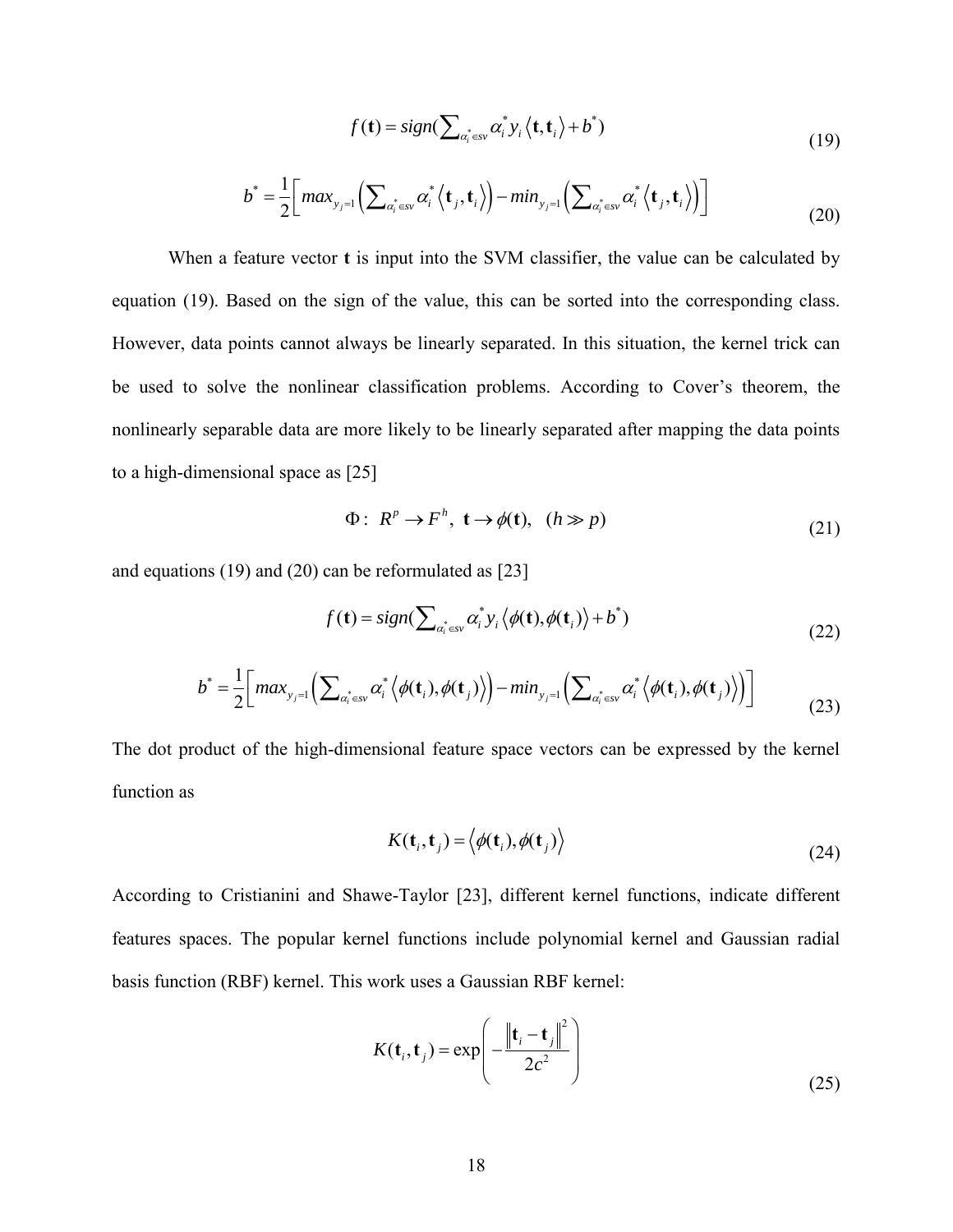The parameter *c* is selected based on experiments to have an optimized performance on the training data. By substituting equation (25) into equations (22) and (23), the kernel SVM binary classifier for fault detection can be obtained.

#### <span id="page-27-0"></span>**3.3 Fault-Classification Module**

When a fault is detected, the fault-classification module is triggered to identify its type. The flow chart of the fault-classification module is as shown in Figure 7.



Figure 7: Flow chart of fault-classification module

First, the original data set in equation matrix (2) is divided into  $X_A, X_B$ , and  $X_C$ . For each phase SVM classifier, the input current matrix  $X_k$  ( $k = A$ , B, or C) is given by

$$
\boldsymbol{X}_{k} = \begin{bmatrix} x_{1,1k} & x_{1,2k} & \cdots & x_{1,nk} \\ x_{2,1k} & x_{2,2k} & \cdots & x_{2,nk} \\ \vdots & \vdots & \ddots & \vdots \\ x_{m,1k} & x_{m,2k} & \cdots & x_{m,nk} \end{bmatrix}_{m \times n}
$$
 (26)

The phase-neutral current matrix is calculated using  $X_A$ ,  $X_B$ , and  $X_C$  [16] as

$$
X_{G} = X_{A} + X_{B} + X_{C}
$$
 (27)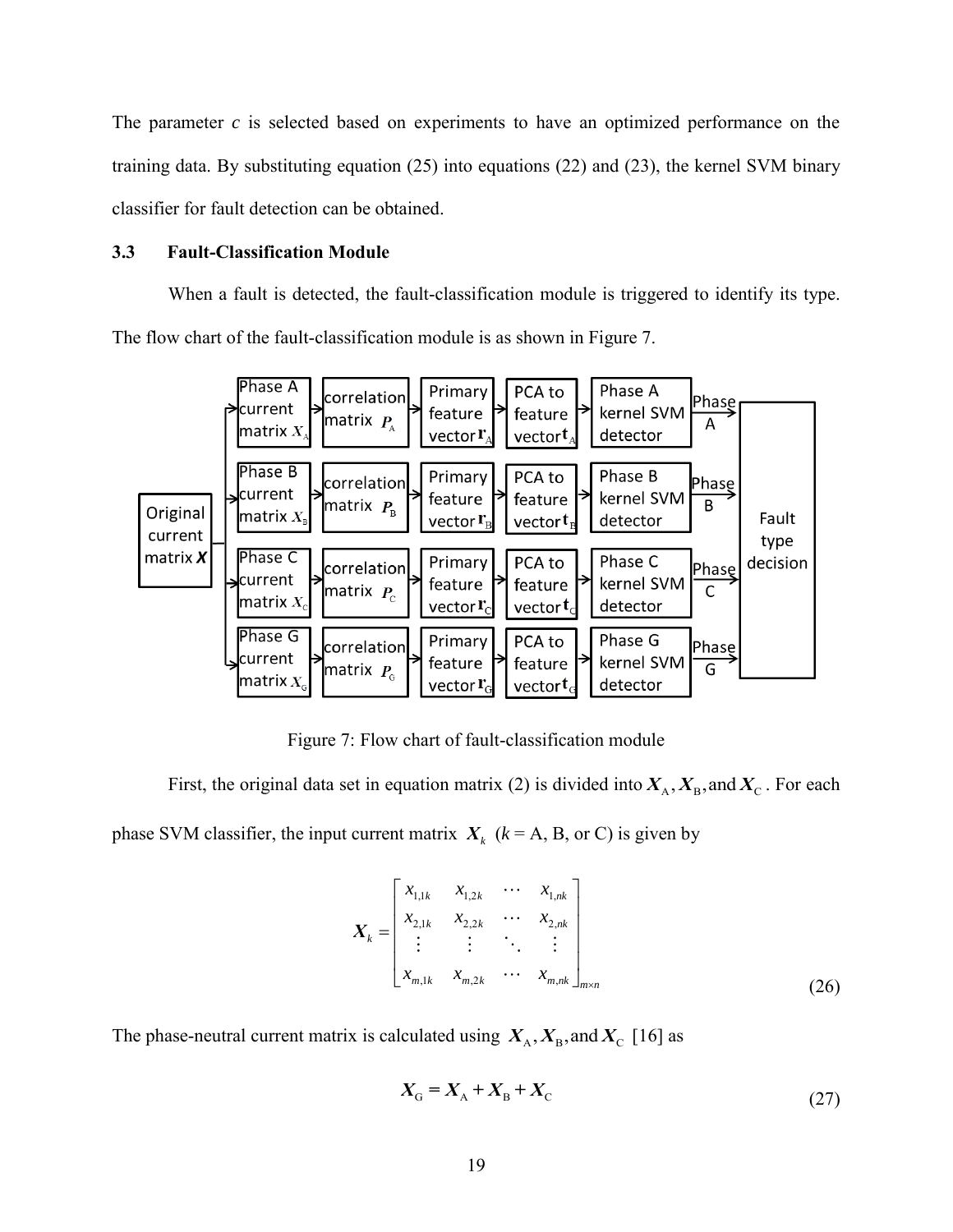This classification procedure is the same as with the detection module. Finally, the faulty phases can be identified and the fault type can be classified.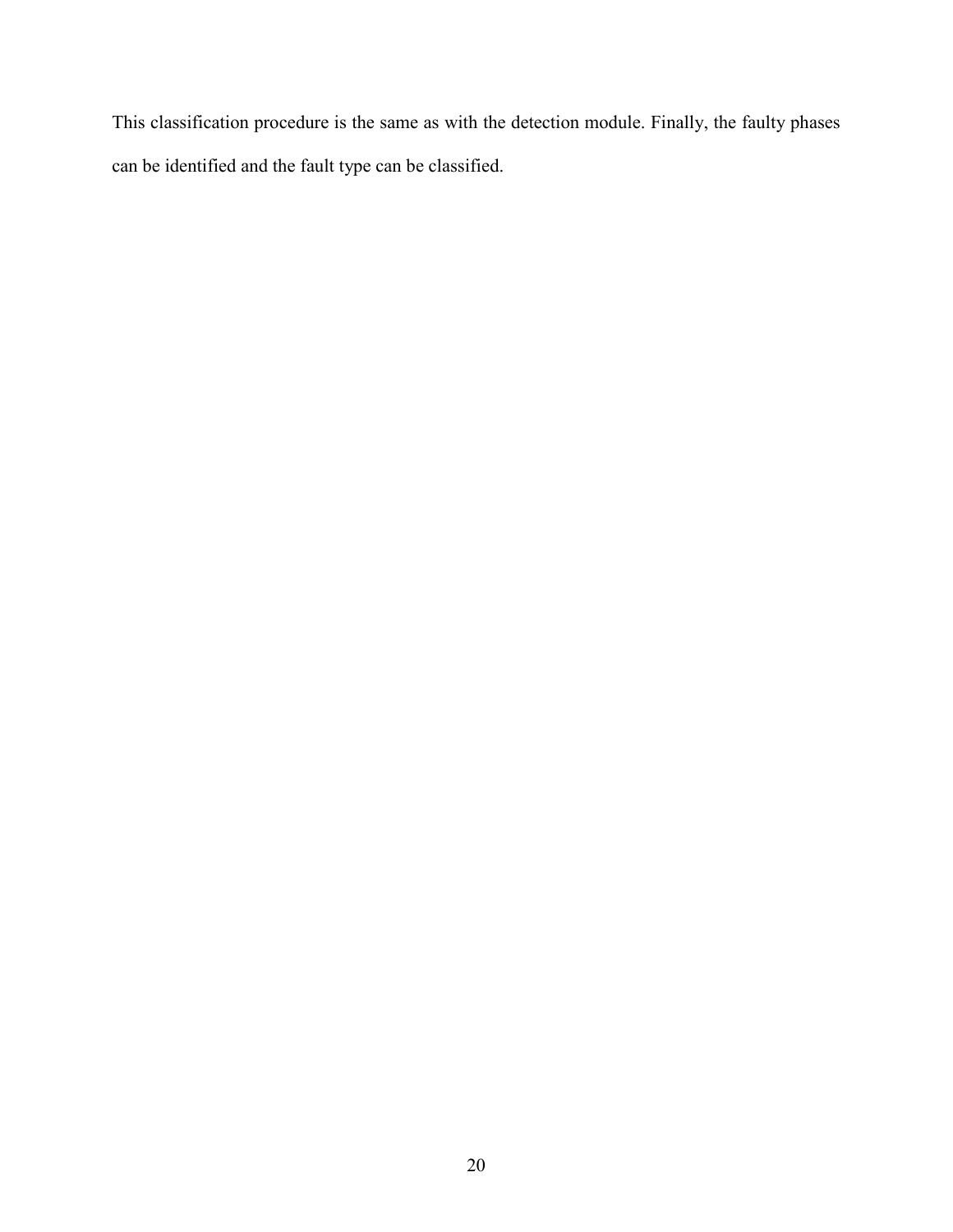#### **CHAPTER 4**

### **EXPERIMENTAL EVALUATION**

<span id="page-29-0"></span>The proposed method was tested by IEEE 34-node and 13-node test feeders. First, these two models were built using the PSCAD/EMTDC simulation program. Placements of the threephase current meters are shown in Figures 8 and 9. Eight thousand faulty cases, indicating all types of faults (line-ground, line-line, line-line-ground, and three-phase faults) at different locations were generated by changing the fault impedance. The circles shown in Figures 8 and 9 represent locations where faults are applied. Triangles represent sensor locations. Crosses are load-switching locations. Of the collected data sets, 50% are used for training the algorithm, 20% are used for validation, and the remaining 30% are used for testing. The Gaussian mixture noise model with different SNRs is applied and simulated in the test feeders.



Figure 8: IEEE 34-node test feeder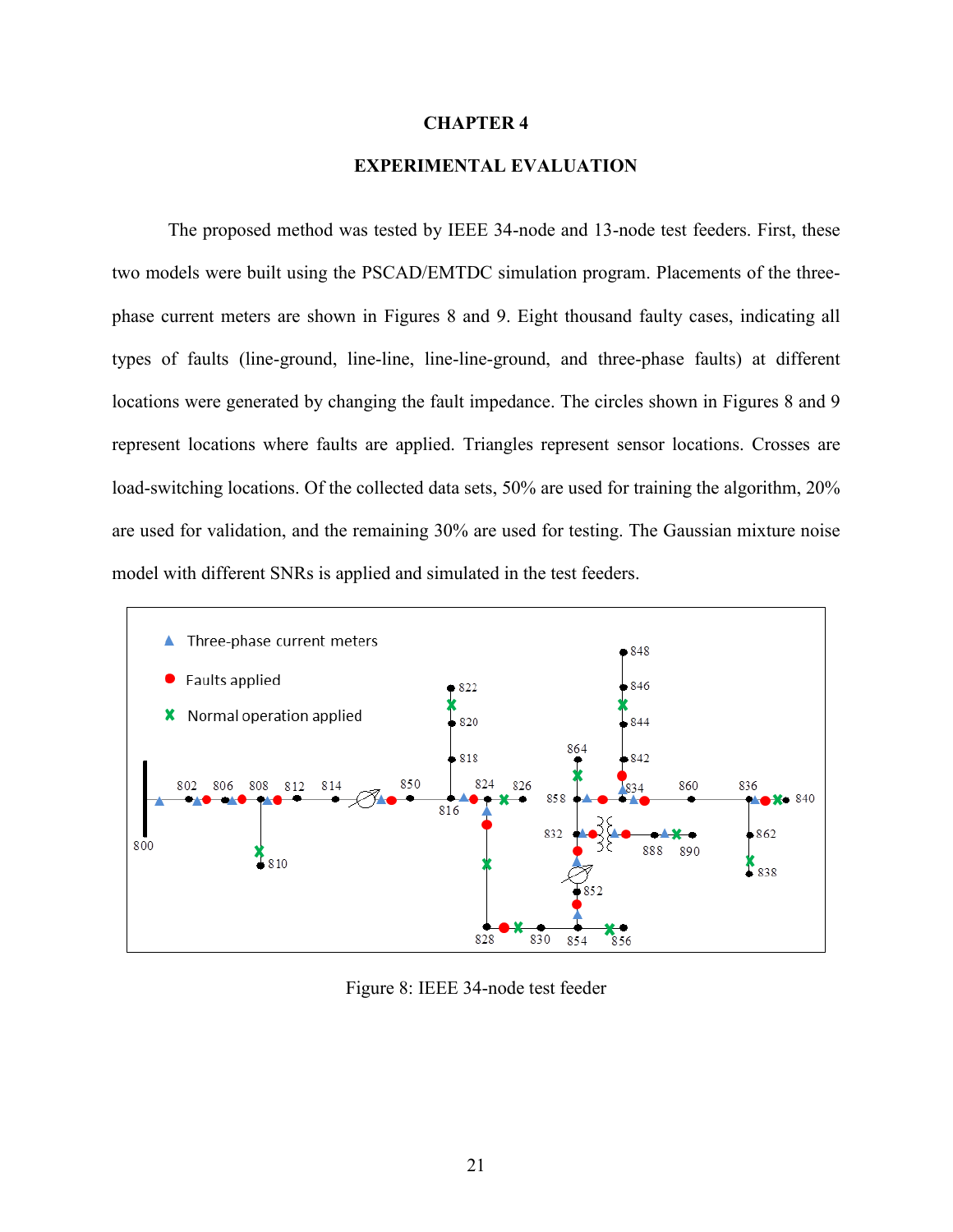

Figure 9: IEEE 13-node test feeder

A high-impedance fault is more difficult to detect. In Figure 10, an  $80\Omega$  ground fault is applied at time 0.1 sec.



Figure 10: IEEE 13-node system  $80\Omega$  fault start at 0.1 sec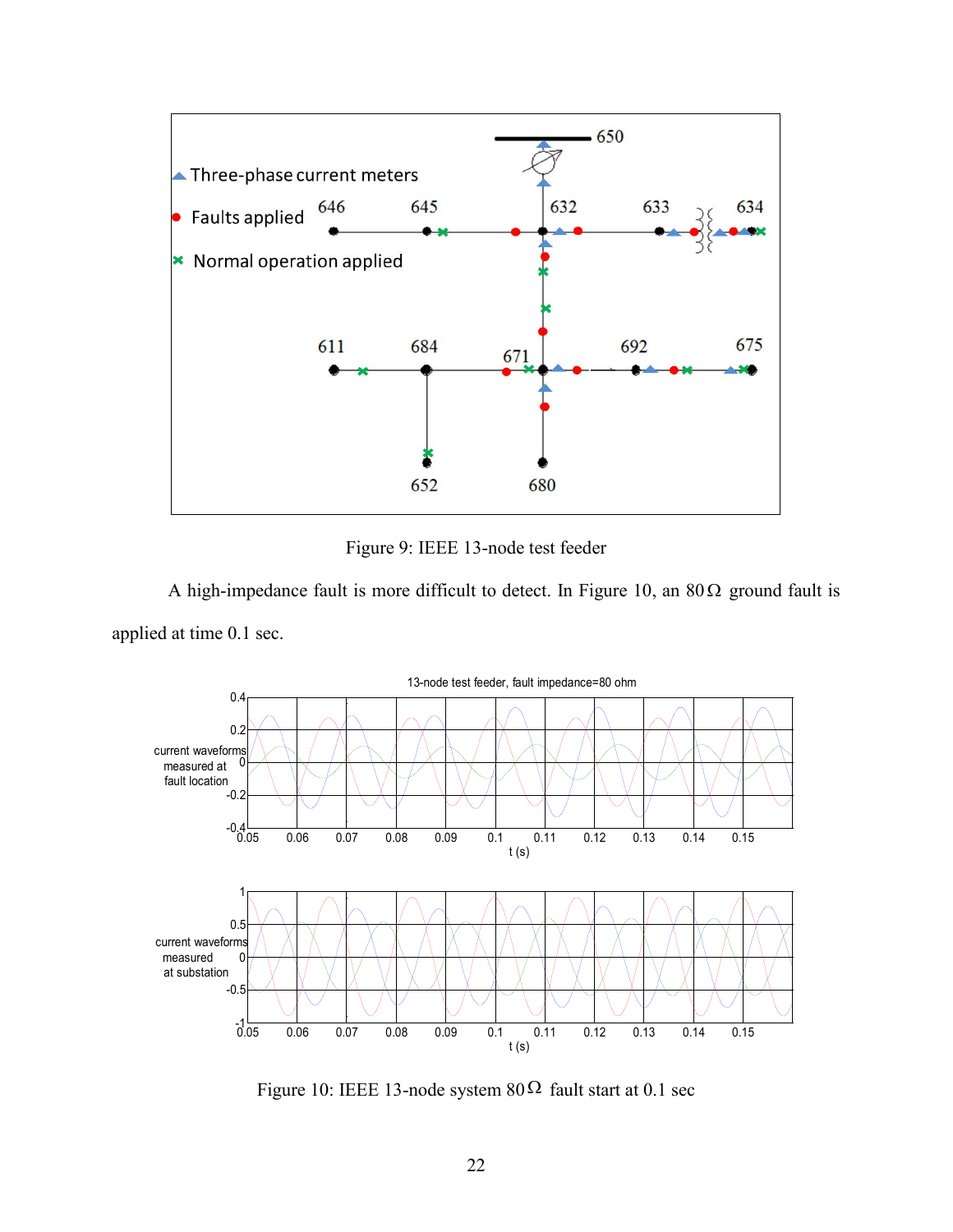The current waveforms at the fault location showed a slight disturbance, but the waveforms at the substation could not detect the abnormality. The fault impedance of the 34 node system was simulated from  $0.1 \Omega$  to  $500 \Omega$ , while the 13-node system fault impedance was simulated from  $0.1 \Omega$  to  $50 \Omega$ . The fault durations of the two systems were kept the same, from 0.015s to 0.075s. Along with fault data, 8,000 normal cases were generated and consisted of the switching of adding and cutting load, which is 20% of the original load. The sampling rate was kept at 4 kHz.

#### <span id="page-31-0"></span>**4.1 Selection of Parameters**

In equation  $(10)$ , parameter  $p$ , indicating the proper number of the principal components for PCA projection, must be decided. In equation (25), parameter *c* is also required to be selected for the SVM feature space projection. Studies on these parameters are limited in the literature but indicate that they are selected based on experiments. In this work, from the simulation, a relationship between these parameters and the fault detection performance was found.

 Figure 11 shows the tendency of the fault-detection performance to vary from parameter *p*. As can be seen, with the increase of *p*, both the fault-detection rate and the accuracy increase, and the false alarm rate decreases. This means that increasing the number of principal components of PCA will improve the fault-detection performance. However, when *p* reaches 30 and above, the performance does not change much.

Figure 12 shows the trend of the detection performance in terms of parameter *c*. The fault detection rate increases with the increase of *c* and then tends to be stable. However, from  $c > 0.4$ , the false alarm first decreases and then increases as *c* grows. Therefore, a proper value of *c* could be obtained from the minimum value of the false alarm rate.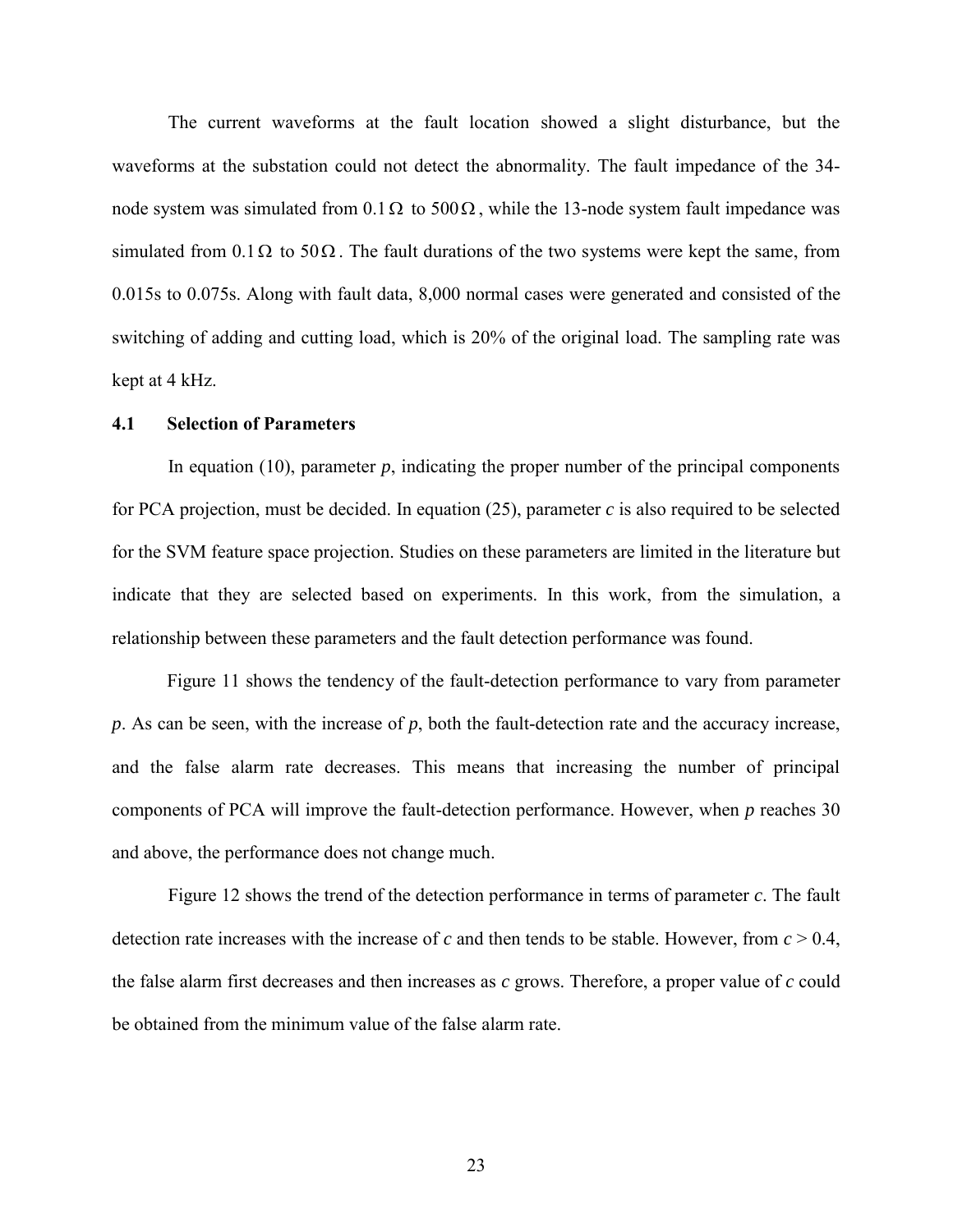

Figure 11: Fault detection performance in terms of p



Figure 12: Fault detection performance in terms of c

### <span id="page-32-0"></span>**4.2 Fault Detection Results**

Table 1 shows the detection performance of the IEEE 34-node test feeder under different SNR scenarios. The proposed method has a high-detection accuracy for both systems in high SNR situations. When the SNR decreases, the performance degrades, but it still remains 90%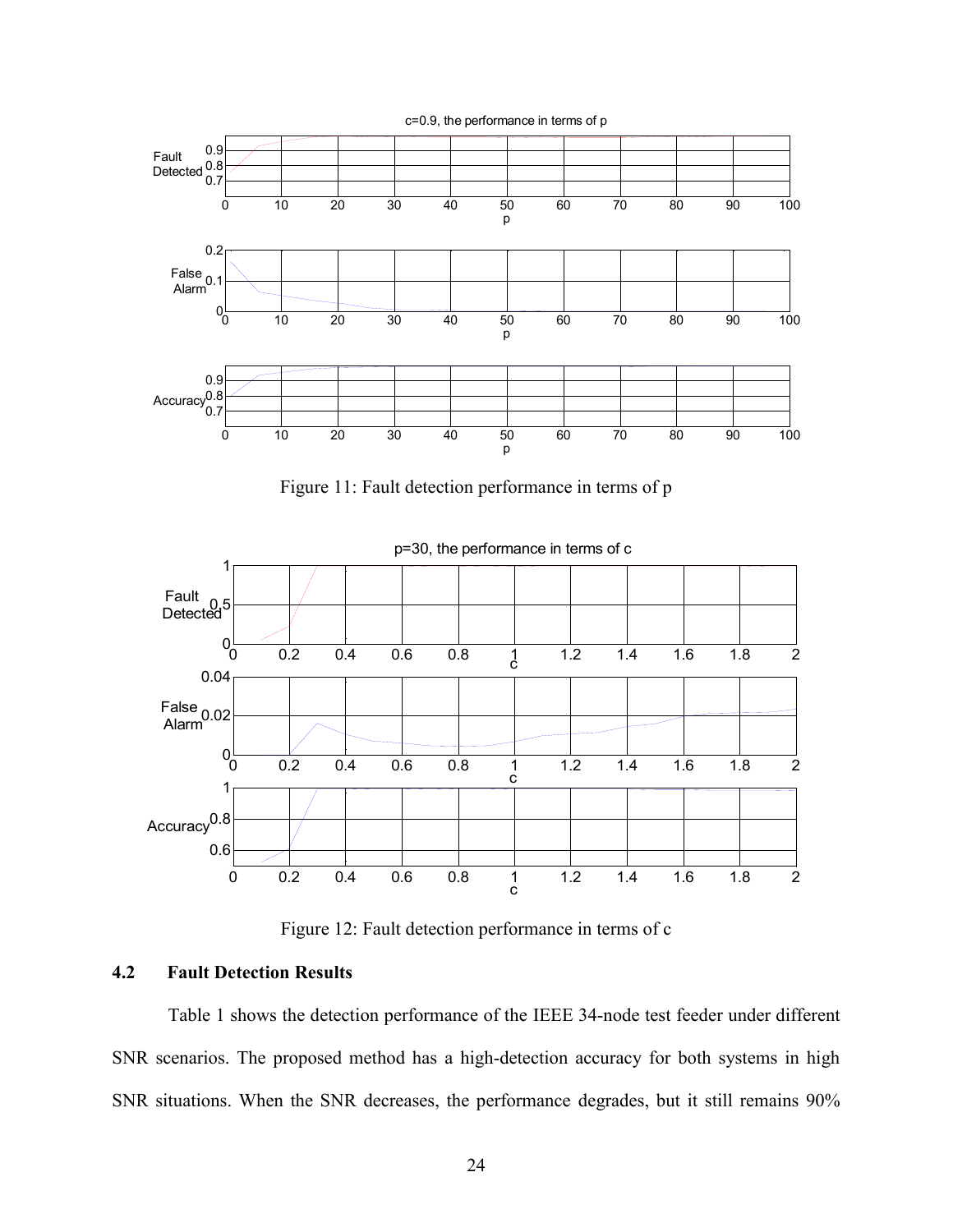above until the SNR decreases to 10 dB. Under low-SNR scenarios, the fault-detection rate does not decrease much. However, the false alarm increases dramatically.

|            | <b>34-Node Feeder Detection Performance</b> |                                  |               |                         |               |  |  |  |  |  |  |  |
|------------|---------------------------------------------|----------------------------------|---------------|-------------------------|---------------|--|--|--|--|--|--|--|
| <b>SNR</b> | Accuracy                                    | <b>Faults</b>                    | <b>Faults</b> | <b>No Fault Correct</b> | False         |  |  |  |  |  |  |  |
| (dB)       |                                             | <b>Missed</b><br><b>Detected</b> |               | <b>Decision</b>         | <b>Alarms</b> |  |  |  |  |  |  |  |
| 50         | 0.9925                                      | 0.9895                           | 0.0105        | 0.9955                  | 0.0045        |  |  |  |  |  |  |  |
| 30         | 0.9920                                      | 0.9882                           | 0.0118        | 0.9958                  | 0.0042        |  |  |  |  |  |  |  |
| 20         | 0.9774                                      | 0.9805                           | 0.0195        | 0.9742                  | 0.0258        |  |  |  |  |  |  |  |
| 15         | 0.9485                                      | 0.9755                           | 0.0245        | 0.9215                  | 0.0785        |  |  |  |  |  |  |  |
| 10         | 0.8452                                      | 0.9463                           | 0.0537        | 0.7442                  | 0.2558        |  |  |  |  |  |  |  |

Table 1: IEEE 34-Node Test Feeder Detection Performance

 Table 2 shows the detection performance of the IEEE 13-node test feeder under the same SNR scenarios as the 34-bus case. Comparing these two tables, the performance of the 13-node system is slightly worse than that of the 34-node system because the 13-node system is more unbalanced. As shown in previously in Figure 9, buses 645, 646, 671,684, 611, and 652 are either single-phase or two-phase lines, which have more effect on the fault-detecting decision.

**34-Node Feeder Detection Performance SNR (AB) Accuracy Faults Reduced Reduced Reduced Reduced Reduced Reduced Reduced Reduced Reduced Reduced Reduced Reduced Reduced Reduced Reduced Reduced Reduced Reduced Reduced Redu Detected Faults Missed No Fault Correct Decision False Alarms** 50 0.9712 1 0 0.9425 0.0575 30 0.9654 1 0 0.9308 0.0692 20 0.9554 0.9933 0.0067 0.9175 0.0825 15 | 0.9458 | 0.9825 | 0.0175 | 0.9092 | 0.0908 10 0.8867 0.9450 0.055 0.8283 0.1717

Table 2: IEEE 13-Node Test Feeder Detection Performance

#### <span id="page-33-0"></span>**4.3 Fault-Classification Results**

Table 3 illustrates the fault-classification rate of the 34-node system under SNRs from 50 dB to 15 dB. The proposed method has a high classification rate for all types of faults under high SNR scenarios. When the SNR decreases, the performance also degrades. Compared with the detection algorithm, the classification algorithm tends to be affected by SNRs. Since all results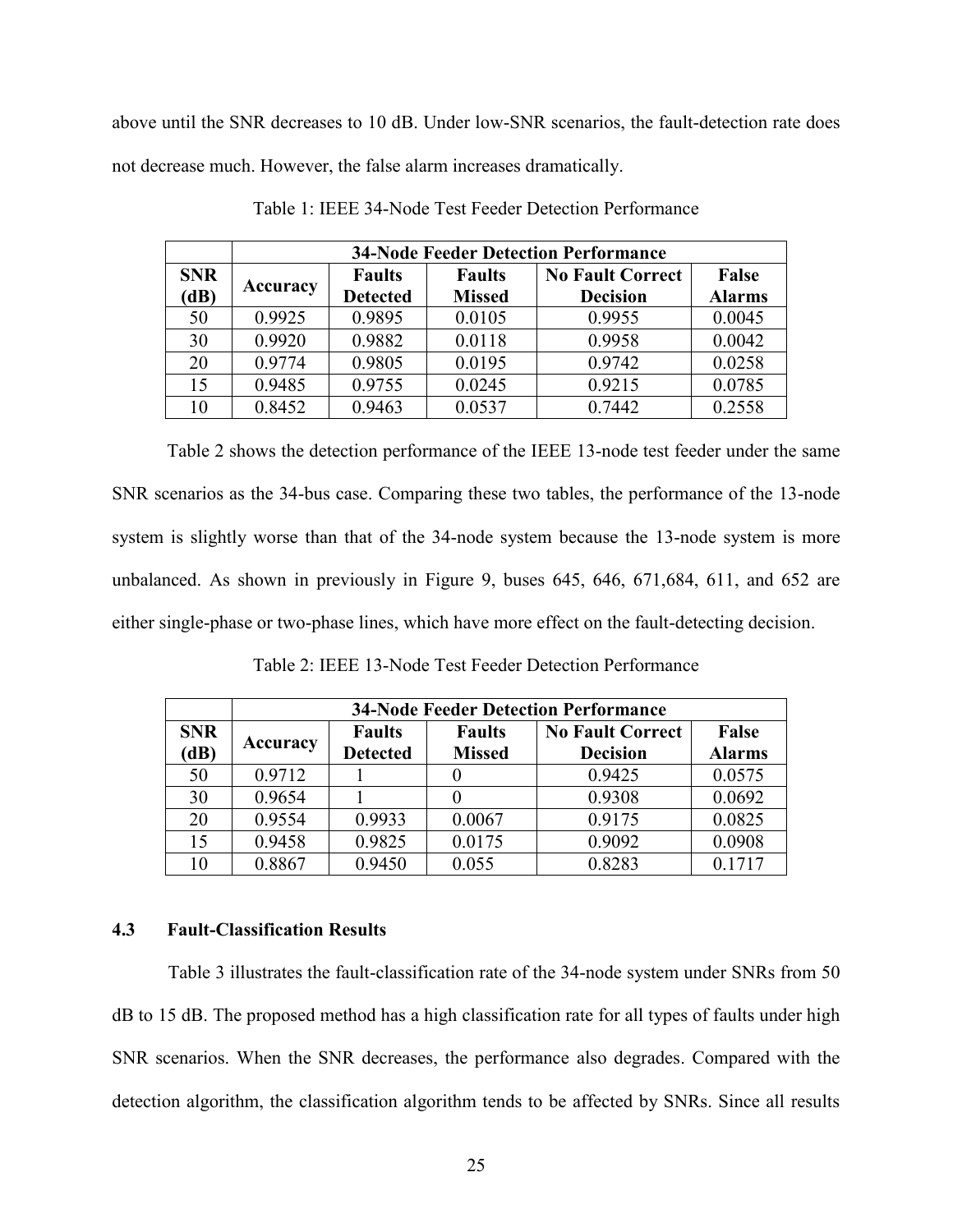shown in Table 3 are based on parameters obtained using the no-noise data set, another parameter set was used based on the 15 dB SNR training data set.

|              | <b>Fault-Classification Accuracy under Different SNRs</b> |        |        |        |  |  |  |  |  |  |  |
|--------------|-----------------------------------------------------------|--------|--------|--------|--|--|--|--|--|--|--|
| <b>Fault</b> | <b>50 dB</b>                                              | 30 dB  | 20 dB  | 15 dB  |  |  |  |  |  |  |  |
| AG           | 0.9975                                                    | 1.0000 | 0.9062 | 0.8864 |  |  |  |  |  |  |  |
| AB           | 0.9852                                                    | 0.9358 | 0.8889 | 0.8222 |  |  |  |  |  |  |  |
| AC           | 0.9704                                                    | 0.9407 | 0.8173 | 0.7753 |  |  |  |  |  |  |  |
| ABG          | 0.9901                                                    | 0.9951 | 0.9062 | 0.8247 |  |  |  |  |  |  |  |
| <b>ACG</b>   | 1.0000                                                    | 0.9852 | 0.8889 | 0.8420 |  |  |  |  |  |  |  |
| ABC(G)       | 1.0000                                                    | 0.9383 | 0.8173 | 0.7580 |  |  |  |  |  |  |  |
| BG           | 0.9802                                                    | 0.9877 | 0.9284 | 0.7877 |  |  |  |  |  |  |  |
| CG           | 1.0000                                                    | 0.9975 | 0.8963 | 0.8568 |  |  |  |  |  |  |  |
| <b>BC</b>    | 0.9877                                                    | 0.9556 | 0.7877 | 0.7852 |  |  |  |  |  |  |  |
| <b>BCG</b>   | 0.9975                                                    | 0.9827 | 0.8296 | 0.7852 |  |  |  |  |  |  |  |

Table 3: IEEE 34-Node Test Feeder Classification Performance

Table 4 shows that given certain SNR scenarios, even the SNR = 15 dB, the classification rate can be above 90%.

|  |  |  | Table 4: Classification Rate Given at 15 dB SNR |
|--|--|--|-------------------------------------------------|
|--|--|--|-------------------------------------------------|

| <b>SNR</b> | <b>Fault-Classification Accuracy</b> |                                                                                           |  |     |            |            |    |    |  |            |
|------------|--------------------------------------|-------------------------------------------------------------------------------------------|--|-----|------------|------------|----|----|--|------------|
| (dB)       | AG                                   | AB                                                                                        |  | ABG | <b>ACG</b> | <b>ABC</b> | ΒG | CG |  | <b>BCG</b> |
|            |                                      | $0.9605$   0.9728   0.9358   0.9506   0.9704   0.9260   0.9358   0.9481   0.9753   0.9211 |  |     |            |            |    |    |  |            |

Table 5 shows false classification distribution results. As shown, the falsely classified

types of faults are randomly distributed at all possible decisions.

Table 5: IEEE 34-Node Test Feeder False Classification Rate under 15 dB SNR

|                     |       | <b>False Classification Rate (%)</b> |             |            |            |            |           |          |          |            |             |  |
|---------------------|-------|--------------------------------------|-------------|------------|------------|------------|-----------|----------|----------|------------|-------------|--|
| Real<br><b>Type</b> | AG    | AB                                   | <b>AC</b>   | <b>ABG</b> | <b>ACG</b> | <b>ABC</b> | <b>BG</b> | CG       | BC       | <b>BCG</b> | No<br>Fault |  |
| AG                  | 88.64 | 0                                    | $\mathbf 0$ | 5.68       | 4.69       | 0.25       | 0         | 0.25     | $\Omega$ | 0          | 0.49        |  |
| AB                  | 0     | 82.22                                | $\Omega$    | 14.32      | 0          | 3.21       | 0         | 0        | 0        | 0          | 0.25        |  |
| AC                  | 0     | 0                                    | 77.53       | 0          | 18.02      | 3.95       | 0         | 0        | 0.25     | $\Omega$   | 0.25        |  |
| <b>ABG</b>          | 14.81 | $\overline{0}$                       | 0           | 82.47      | 0.74       | 1.73       | 0.25      | $\Omega$ | 0        | 0          | 0           |  |
| <b>ACG</b>          | 11.85 | 0                                    | $\mathbf 0$ | 0.74       | 84.20      | 1.73       | 0         | 1.48     | $\Omega$ | 0          | 0           |  |
| <b>ABC</b>          | 0.74  | 4.44                                 | 8.40        | 2.22       | 3.21       | 75.80      | 0         | 0        | 0.25     | $\Omega$   | 4.94        |  |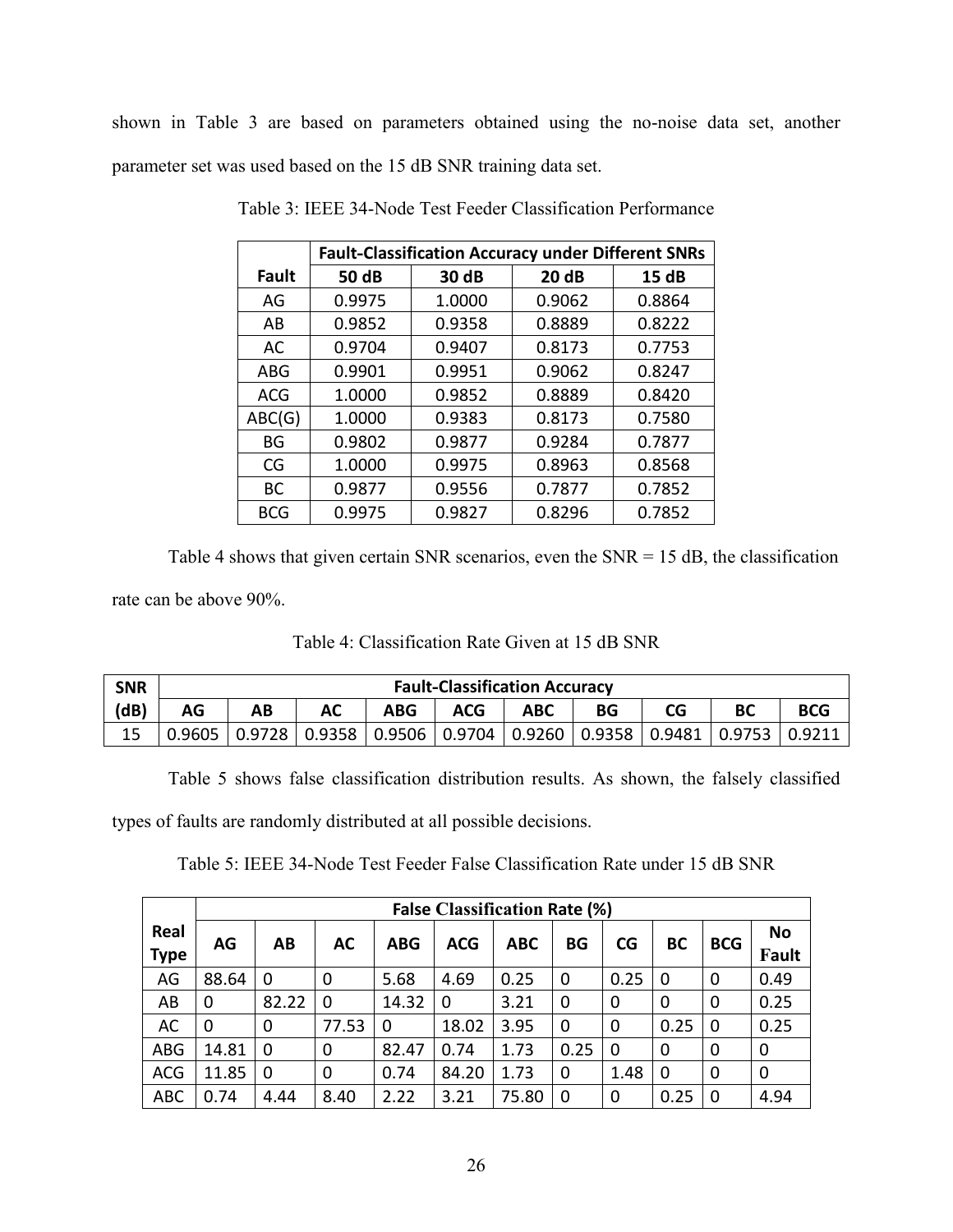| Table 5 (continued) |  |
|---------------------|--|
|---------------------|--|

|             |    | <b>False Classification Rate (%)</b> |             |            |            |            |       |           |           |            |           |  |  |
|-------------|----|--------------------------------------|-------------|------------|------------|------------|-------|-----------|-----------|------------|-----------|--|--|
| Real        | AG | AB                                   | <b>AC</b>   | <b>ABG</b> | <b>ACG</b> | <b>ABC</b> | BG    | <b>CG</b> | <b>BC</b> | <b>BCG</b> | <b>No</b> |  |  |
| <b>Type</b> |    |                                      |             |            |            |            |       |           |           |            | Fault     |  |  |
| <b>BG</b>   |    | 0                                    | 0           | 2.22       | $\Omega$   | 0          | 78.77 | 0.74      | 0         | 7.65       | 10.62     |  |  |
| CG          |    | 0                                    | 0           | 0          | 0.74       | 0          | 1.48  | 85.68     | $\Omega$  | 2.47       | 9.63      |  |  |
| <b>BC</b>   |    | 0                                    | $\mathbf 0$ | 0          | 0          | 0.99       | 0     | 0         | 78.52     | 20.49      | 0         |  |  |
| <b>BCG</b>  |    | 0                                    | 0           | 0          | 0          | 0          | 6.42  | 10.62     | $\Omega$  | 78.52      | 4.44      |  |  |

Table 6 shows the 13-node test feeder classification rate and the false classification rate under the 15 dB SNR case. The algorithm still reaches an 85% classification rate under high SNR cases. However, due to heavy unbalance of the 13-node system, performance is worse than that of the 34-node system. When SNRs decrease, the accuracy of the phase-phase types of faults are seriously degraded.

|              | <b>Fault-Classification Accuracy under Different SNRs</b> |        |        |        |  |  |  |  |  |  |  |
|--------------|-----------------------------------------------------------|--------|--------|--------|--|--|--|--|--|--|--|
| <b>Fault</b> | 50 dB                                                     | 30 dB  | 20 dB  | 15 dB  |  |  |  |  |  |  |  |
| AG           | 0.8750                                                    | 0.8750 | 0.8750 | 0.7639 |  |  |  |  |  |  |  |
| AB           | 0.9167                                                    | 0.8750 | 0.7361 | 0.3194 |  |  |  |  |  |  |  |
| AC           | 0.9028                                                    | 0.8056 | 0.6944 | 0.4444 |  |  |  |  |  |  |  |
| <b>ABG</b>   | 0.8889                                                    | 0.8750 | 0.8472 | 0.8611 |  |  |  |  |  |  |  |
| <b>ACG</b>   | 0.8750                                                    | 0.8611 | 0.8611 | 0.8750 |  |  |  |  |  |  |  |
| ABC(G)       | 0.8750                                                    | 0.8611 | 0.8611 | 0.8750 |  |  |  |  |  |  |  |
| BG           | 0.8889                                                    | 0.8750 | 0.8889 | 0.9167 |  |  |  |  |  |  |  |
| CG           | 0.8750                                                    | 0.8750 | 0.8750 | 0.8194 |  |  |  |  |  |  |  |
| BC           | 0.8750                                                    | 0.8750 | 0.7778 | 0.5278 |  |  |  |  |  |  |  |
| <b>BCG</b>   | 0.8750                                                    | 0.8750 | 0.8750 | 0.8750 |  |  |  |  |  |  |  |

Table 6: IEEE 13-Node Test Feeder Classification Performance

Table 7 shows more details. The AB, AC, and BC faults have a large proportion of false classifications as ABG, ACG, and BCG faults, respectively. This is also due to the heavy unbalance of the system. However, this method still provides knowledge of the healthy phase(s).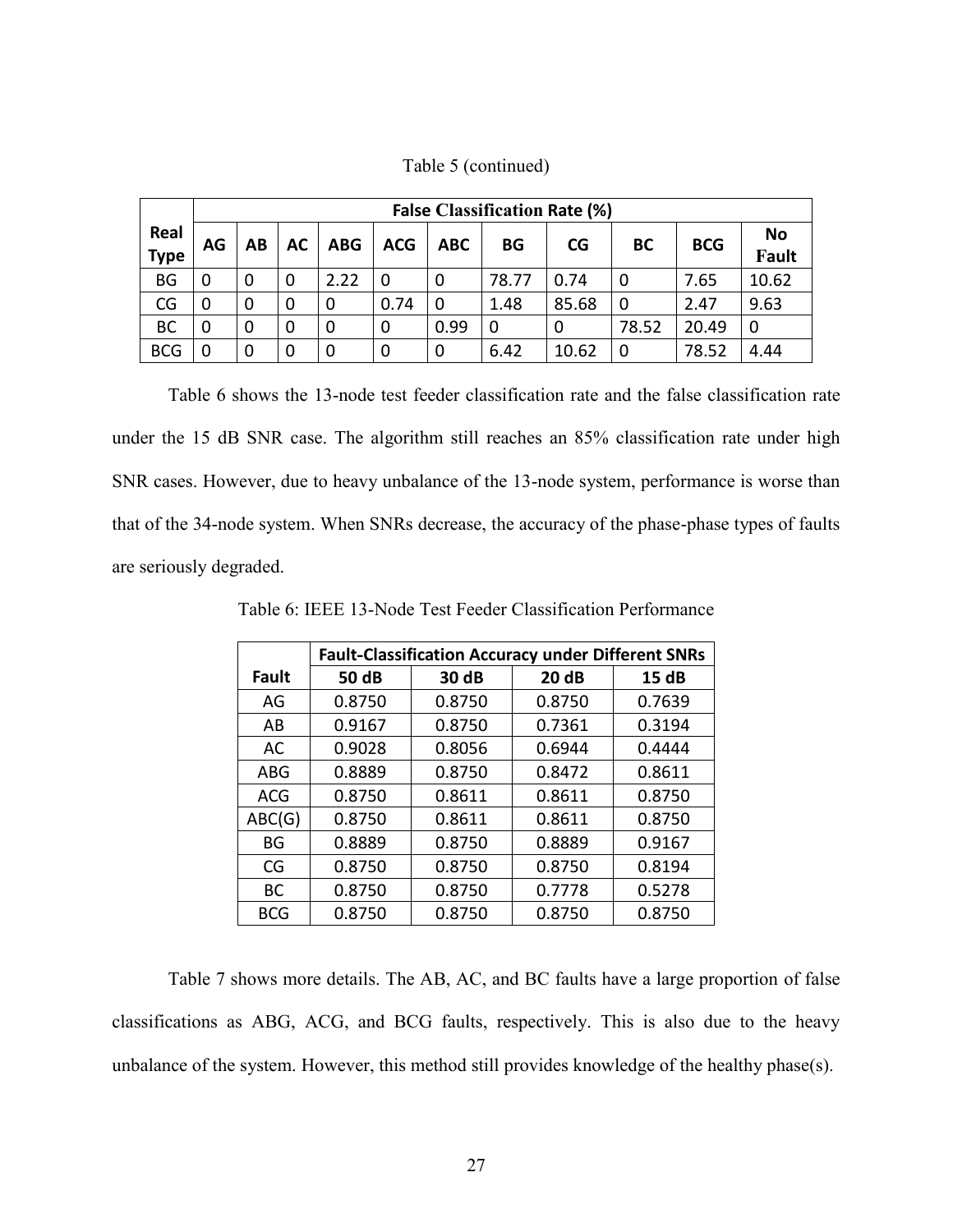|                     | <b>False Classification Rate (%)</b> |             |             |             |             |             |           |             |             |             |                    |
|---------------------|--------------------------------------|-------------|-------------|-------------|-------------|-------------|-----------|-------------|-------------|-------------|--------------------|
| Real<br><b>Type</b> | AG                                   | AB          | <b>AC</b>   | <b>ABG</b>  | <b>ACG</b>  | <b>ABC</b>  | <b>BG</b> | CG          | <b>BC</b>   | <b>BCG</b>  | <b>No</b><br>Fault |
| AG                  | 76.39                                | $\mathbf 0$ | $\mathbf 0$ | 8.33        | 1.39        | $\mathbf 0$ | 1.39      | 0           | 0           | $\mathbf 0$ | 12.50              |
| AB                  | 2.78                                 | 31.94       | $\Omega$    | 54.17       | $\Omega$    | $\Omega$    | $\Omega$  | $\mathbf 0$ | 0           | $\mathbf 0$ | 11.11              |
| AC                  | 0                                    | $\mathbf 0$ | 44.44       | 0.00        | 34.72       | 5.56        | 0         | 1.39        | 0           | $\mathbf 0$ | 13.89              |
| <b>ABG</b>          | 0                                    | 0           | $\mathbf 0$ | 86.11       | 0           | 0           | 4.17      | 0           | 0           | $\mathbf 0$ | 9.72               |
| <b>ACG</b>          | 0                                    | 0           | $\mathbf 0$ | 0           | 87.50       | $\Omega$    | $\Omega$  | 0           | 0           | 0           | 12.50              |
| <b>ABC</b>          | 0                                    | $\mathbf 0$ | 0           | 0           | 0           | 87.50       | 2.78      | 0           | 0           | $\mathbf 0$ | 9.72               |
| BG                  | 0                                    | 0           | $\mathbf 0$ | 0           | $\mathbf 0$ | 0           | 91.67     | 0           | $\mathbf 0$ | 0           | 8.33               |
| CG                  | 0                                    | 0           | $\mathbf 0$ | 0           | 0           | 0           | 2.78      | 81.94       | 0           | 5.56        | 9.72               |
| BC                  | 0                                    | 0           | $\mathbf 0$ | 0           | 0           | $\Omega$    | 1.39      | 0           | 52.78       | 31.94       | 13.89              |
| <b>BCG</b>          | 0                                    | 0           | 0           | $\mathbf 0$ | $\mathbf 0$ | 0           | 6.94      | 0           | 0.00        | 87.50       | 5.56               |

Table 7: IEEE 13-Node Test Feeder False Classification Rate under 15 dB SNR

### <span id="page-36-0"></span>**4.4 Sensor Number and Sampling Rate Discussion**

Since the multi-sensor-based methods are very new, there is neither the optimization theory about the number of sensors and sensor locations nor the lowest sampling rate. Some simulation results are presented about the performance related to the number of sensors and the sampling rate. The sensors are basically eliminated from left to right in Figure 8. However, the sensor at substation is always kept, and the sensors at the secondary side of the transformer are eliminated. Figure 13 is the plot of the accuracy varying with the number of sensors applied in the 34-node test feeder. As shown, if the sensors at the secondary side of the transformer are eliminated first, then the accuracy at 30 dB and 15 dB SNR is diminished below 0.96 and 0.9, respectively. Furthermore, when the number of sensors is above five, the accuracy does not change much.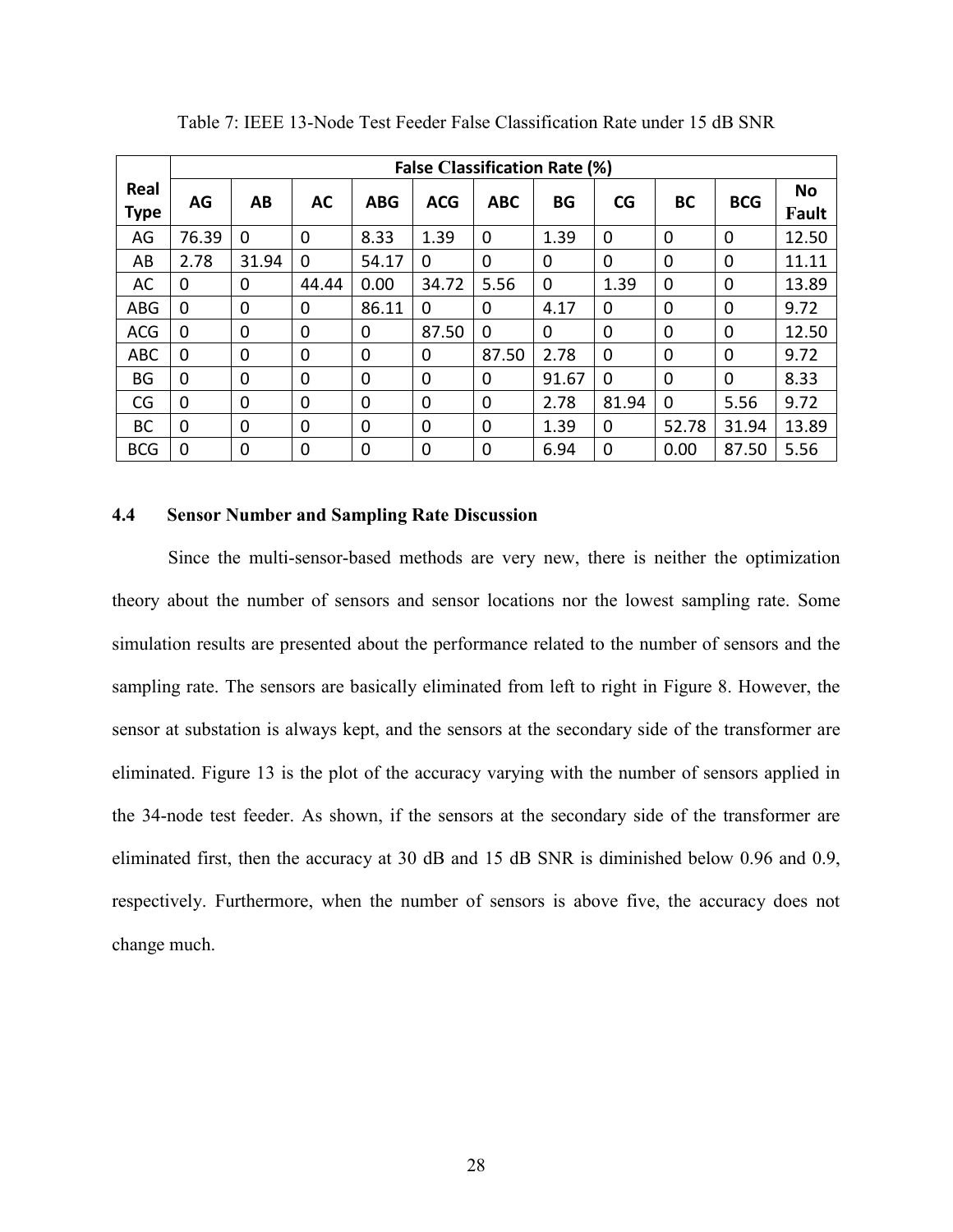

Figure 13: Fault detection performance in terms of sensor number

Figure 14 shows the 34-node system detection accuracy varying with the sensor sampling rate. Different SNRs and numbers of sensors are also considered. As shown, for high SNRs, even though the sampling rate is diminished to 500 Hz, the algorithm accuracy still remains high. However, for low SNRs, there is a remarkable decrease in accuracy as the sampling rate decreases. Comparing the four curves of the 30 dB SNR scenarios, it is obvious that all the three multiple-sensor curves have better performance than the one-sensor case. Meanwhile, the performance has no prominent difference among the 3-, 10-, and 16-sensor cases.



Figure 14: Fault detection performance in terms of sampling rate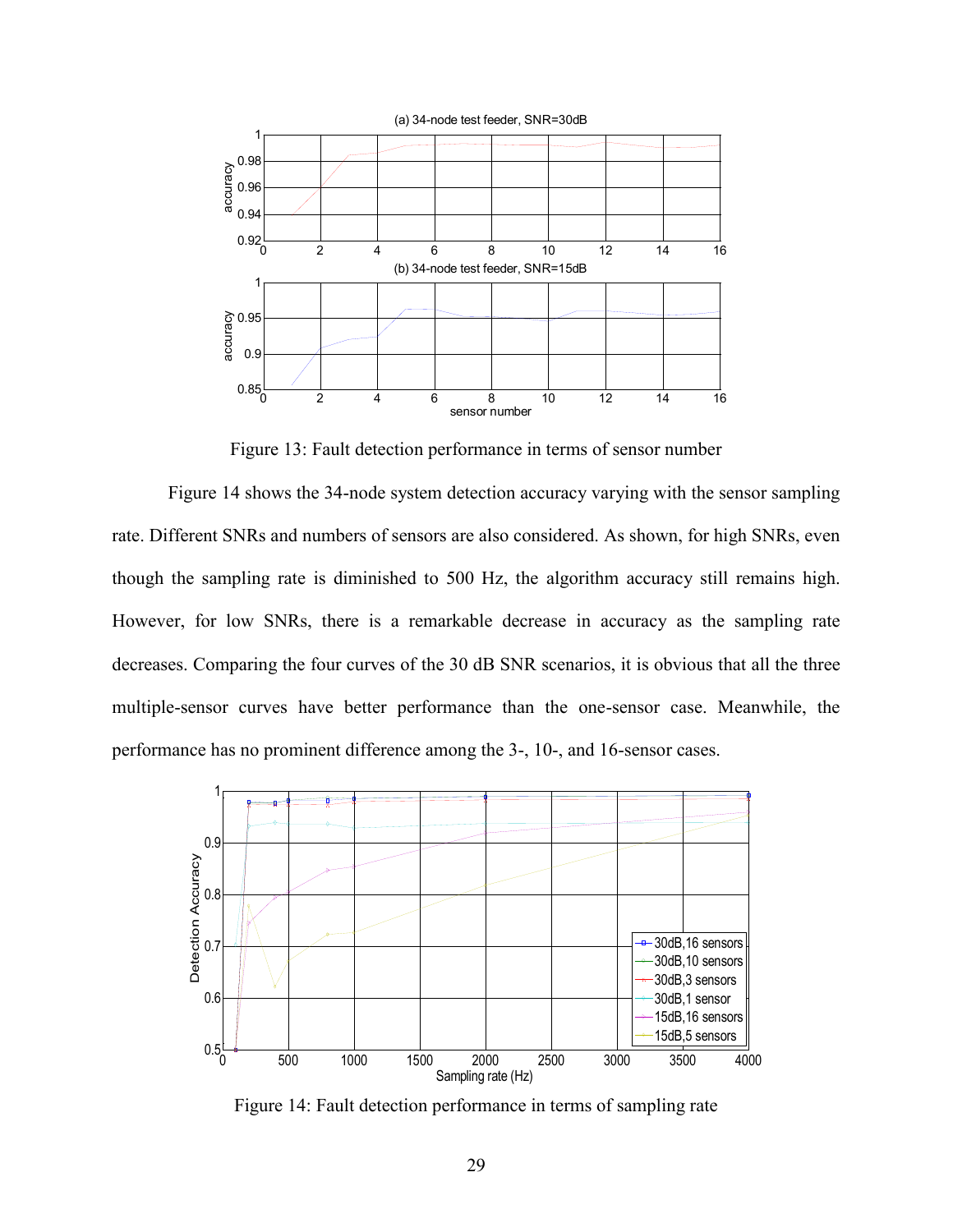#### **CHAPTER 5**

### **CONCLUSIONS AND FUTURE WORK**

### <span id="page-38-1"></span><span id="page-38-0"></span>**5.1 Conclusions**

In this work, a novel multi-sensor-based fault detection and classification scheme was proposed to identify all types of faults in distribution systems. All sensors measured three-phase current magnitudes and sent them to a fusion center. The signal processing techniques, such as correlation matrix, PCA, and kernel SVM were used to realize the fault detection and classification. The proposed method was tested under IEEE 34-node and 13-node test feeders, and the Gaussian mixture noise model was applied in the simulations to test the robustness of the algorithm. Different fault impedances, fault durations, fault types, fault locations, SNR scenarios, and load switching were simulated. The simulation results verified the universality and robustness of the method. In addition, the number of sensors, limit of the sampling rate, and parameter settings were discussed in this work.

### <span id="page-38-2"></span>**5.2 Future Work**

 From the simulation results, the proposed method has some limitations when the system is unbalanced. The ground-phase classifier has a high probability to make wrong decisions under low-SNR situations. Therefore, the algorithm for the ground-phase classifier needs to be modified to improve performance for the unbalanced systems. One intuitive way to resolve this is to add some features into the ground-phase classifier.

 In this work, the effects of the number of sensors and sampling frequency on the detection performance were discussed. However, the methodologies to determine the optimal sensor locations and number of sensors were not developed.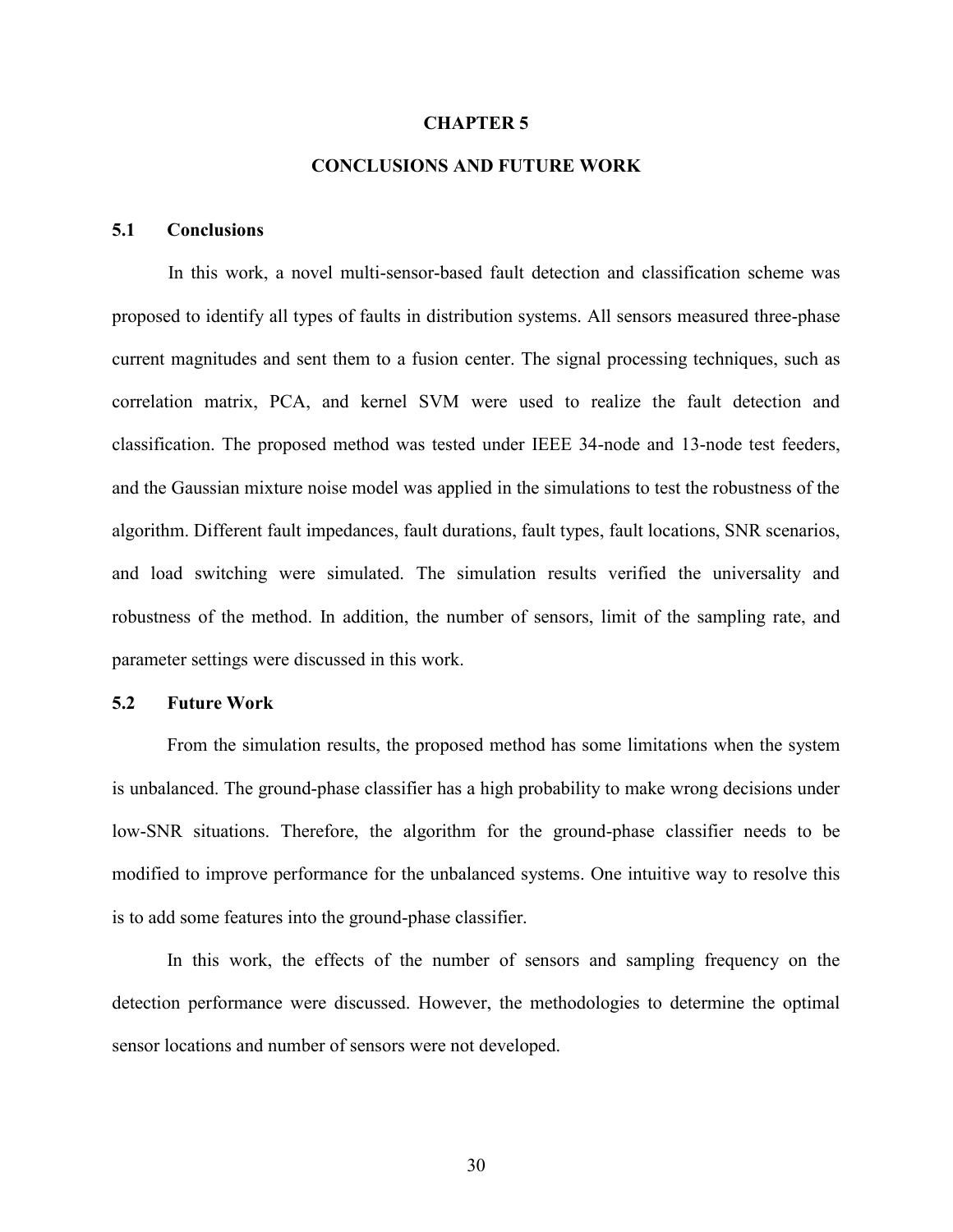Future work is summarized below:

- "Sensor-weights" could be developed for sensors at different locations to illustrate the importance of the sensor to the system.
- Adaptively updating the PCA and SVM training parts could also be added to the algorithm to improve the performance when the noise or SNR changes quickly.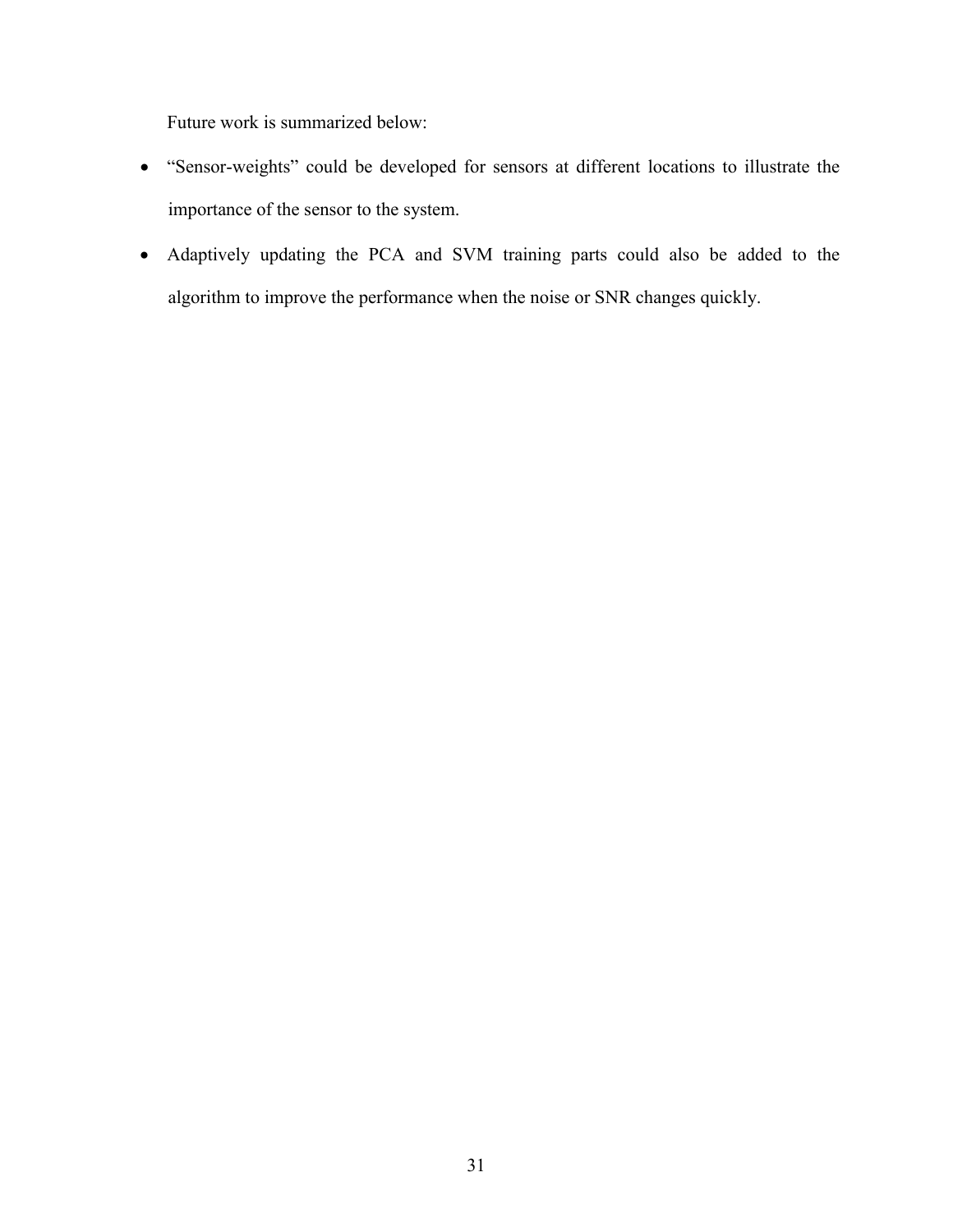REFERENCES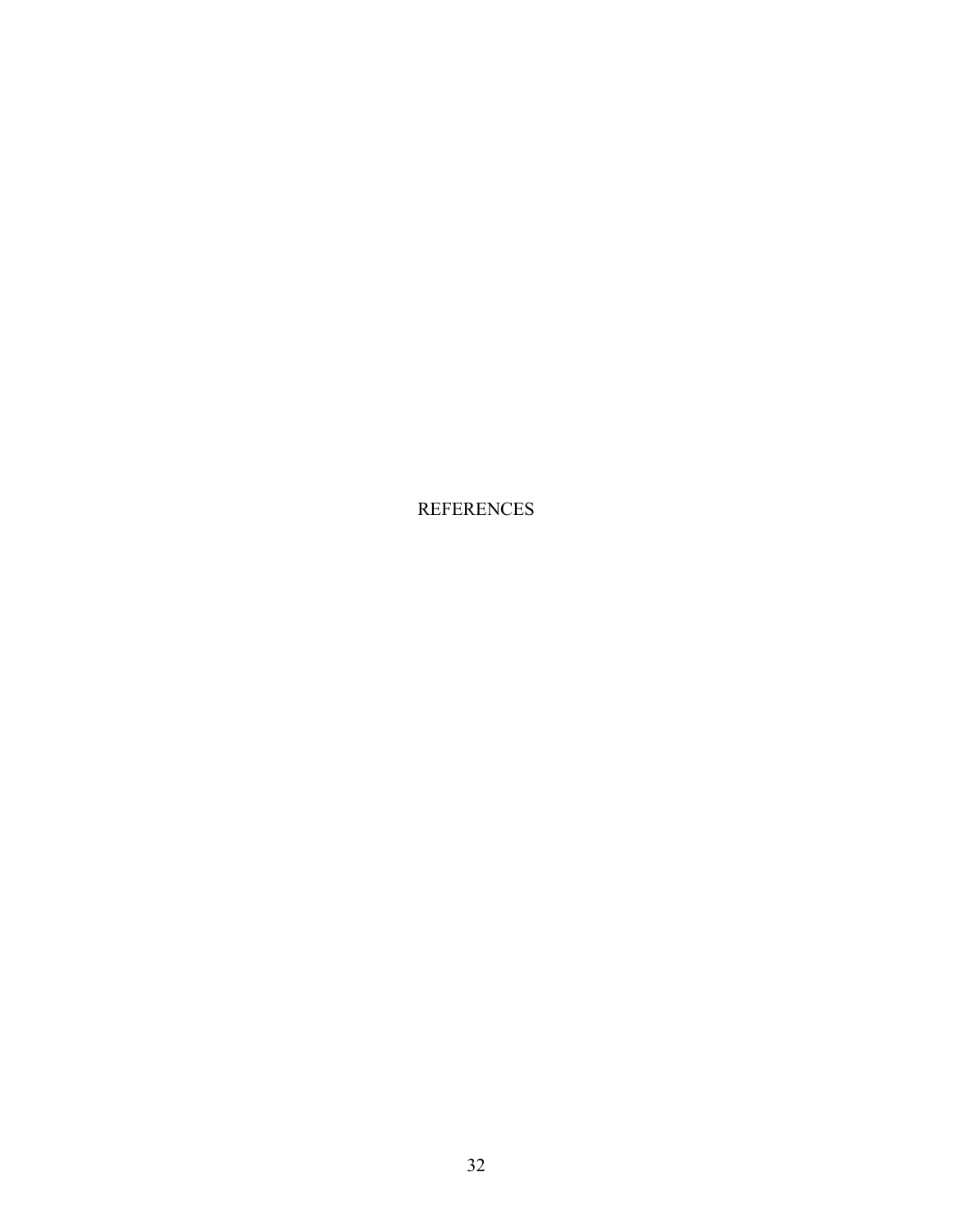#### REFERENCES

- [1] V. Giordano, F. Gangale, G. Fulli, and M. Sánchez-Jiménez, "Smart Grid Projects in Europe: Lessons Learned and Current Developments," JRC Reference Report, ISBN 978- 92-79-20487-6, 2011.
- [2] "What is the Smart Grid: Distribution Intelligence," URL: [http://www.smartgrid.gov/the\\_smart\\_grid](http://www.smartgrid.gov/the_smart_grid) [cited June 14, 2014].
- [3] L. Xu and M. Chow "A Classification Approach for Power Distribution Systems Fault Cause Identification," *IEEE Trans. Power Systems*, Vol. 21, Iss. 1, pp. 53–60, 2006.
- [4] N. Wang, V. Aravinthan, and Y. Ding, "Feeder-Level Fault Detection and Classification with Multiple Sensors: A Smart Grid Scenario," in *Proc. IEEE Workshop Statistical Signal Processing* , 2014 .
- [5] J. D. Glover, M. Sarma, and T. Overbye, *Power System Analysis & Design*, SI Version, Cengage Learning, 2011, pp. 379–472.
- [6] L. Xu and M. Chow. "Power Distribution Systems Fault Cause Identification using Logistic Regression and Artificial Neural Metwork," in *Proc. 13th International Conference on Intelligent Systems Application to Power Systems*, 2005.
- [7] K. L. Butler, and J. A. Momoh "A Neural Net Based Approach for Fault Diagnosis in Distribution Networks." in *Proc. Power Engineering Society Winter Meeting*, Vol. 2., 2000.
- [8] A. R. Oliveira, P. A. N. Garcia, L. W. Oliveira, J. L. R. Pereira, and H. A. Silva "Distribution System to Fault Classification Using Negative Sequence and Intelligent System," in *Proc.* 16*th International Conference on Intelligent System Application to*  Power Systems, 2011.
- [9] A. R.Oliveira, P. A. N.Garcia, , L. W. Oliveira, H. A. Silva, J. L. R. Pereira, and M. Tomim, "New Algorithms for Fault Classification in Electrical Distribution Systems," in *Proc. IEEE Power and Energy Society General Meeting*, 2010.
- [10] B. Das, "Fuzzy Logic-Based Fault-Type Identification in Unbalanced Radial Power Distribution System," *IEEE Trans. Power Delivery*, Vol. 21, Iss. 1, pp. 278–285, 2006.
- [11] L. Xu, M. Chow, and L. S. Taylor, "Power Distribution Fault Cause Identification with Imbalanced Data Using the Data Mining-Based Fuzzy Classification E-Algorithm," *IEEE Trans. Power Systems*, Vol. 22, No. 1, pp. 164–171 2007.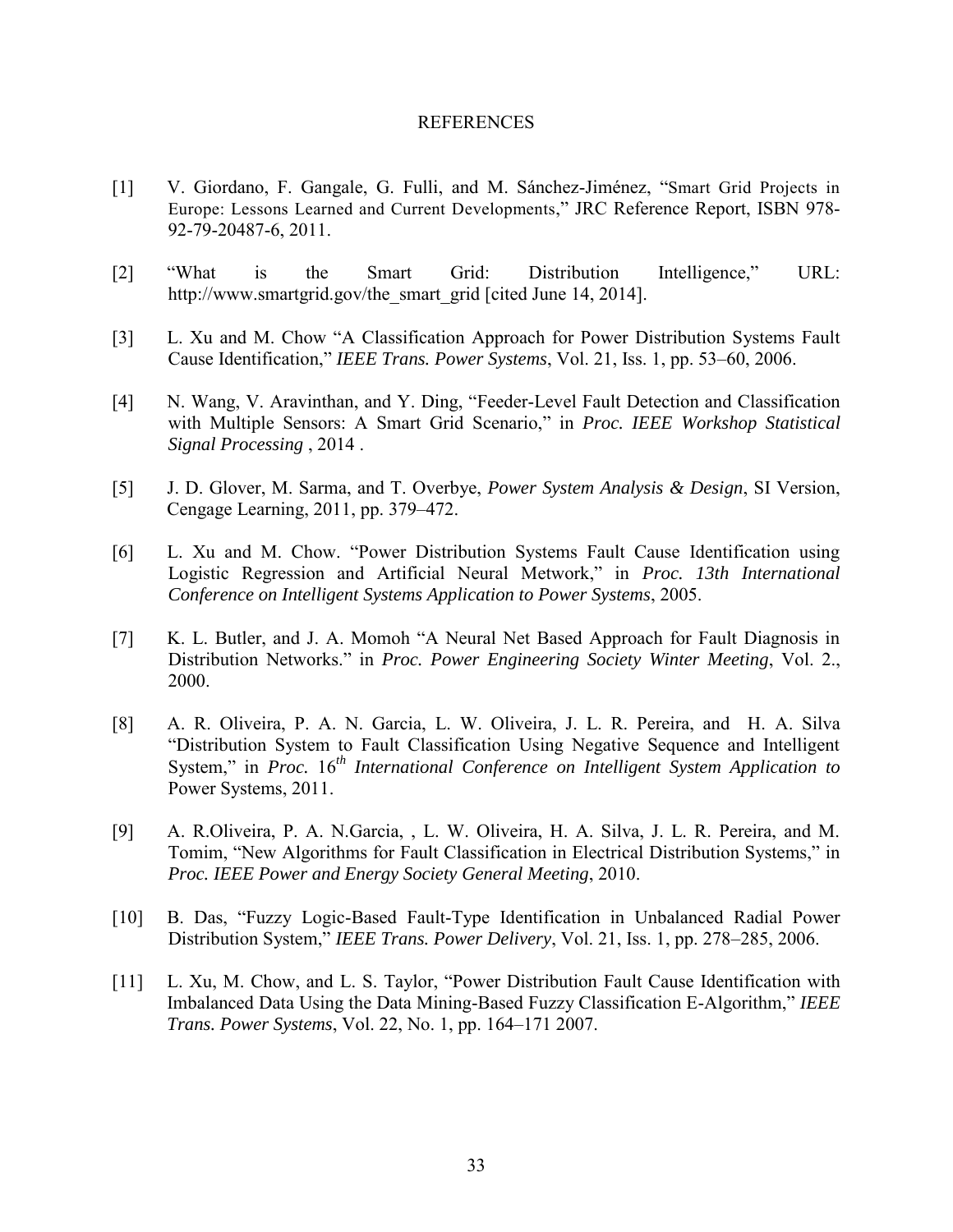#### REFERENCES (continued)

- [12] O. Dag and C. Ucak, "Fault Classification for Power Distribution Systems Via a Combined Wavelet-Neural Approach," in *Proc. IEEE International Conference on Power System Technology*, Vol. 2, 2004.
- [13] U. D. Dwivedi, S. N. Singh, and S. C. Srivastava "A Wavelet Based Approach for Classification and Location of Faults in Distribution Systems," in *Proc. Annual IEEE India Conference (INDICON)*, Vol. 2., 2008.
- [14] Y. Assef, O. Chaari, and M. Meunier "Classification of Power Distribution System Fault Currents Using Wavelets Associated to Artificial Neural Networks," in *Proc. IEEE-SP International Symposium on Time-Frequency and Time-Scale Analysis*, 1996.
- [15] S. R. Samantaray, B. K. Panigrahi, and P. K. Dash. "High Impedance Fault Detection in Power Distribution Networks using Time-Frequency Transform and Probabilistic Neural Network," *IET Journal Generation*, *Transmission & Distribution*, Vol. 2, Iss. 2 pp. 261– 270, 2008.
- [16] H. Livani, and C. Y. Evrenosoglu, "A Fault Classification Method in Power Systems Using DWT and SVM Classifier," in *Proc. IEEE PES Transmission and Distribution Conference and Exposition (T&D)*, 2012.
- [17] A. Dubey, R. K. Mallik, and R. Schober, "Performance Analysis of a Power Line Communication System Employing Selection Combining in Correlated Log-Normal Channels and Impulsive Noise," *IEEE Journal on Communications*, Vol. 8, Iss. 7, 2014.
- [18] H. Meng, Y. L. Guan, and S. Chen, "Modeling and Analysis of Noise Effects on Broadband Power-Line Communications," *IEEE Trans. Power Delivery*, Vol. 20 Iss. 2, pp. 630–637, 2005.
- [19] D. W. J. Stein, "Detection of Random Signals in Gaussian Mixture Noise," *IEEE Trans. Information Theory*, Vol. 41, No. 6, pp. 1788–1801, 1995.
- [20] M. B. Wise and N. B. Gallagher, "The Process Chemometrics Approach to Process Monitoring and Fault Detection," *Journal of Process Control*, Vol. 6, Iss. 6, pp. 329–348, 1996.
- [21] J. Lee, C. Yoo, S. W. Choi, P. A. Vanrolleghem, and I. Lee, "Nonlinear Process Monitoring using Kernel Principal Component Analysis," *Chemical Engineering Science*, Vol. 59, Iss. 1, pp. 223–234, 2004.
- [22] C. Cortes and V. Vapnik, "Support-Vector Networks," *Machine Learning*, Vol. 20, Iss. 3, pp. 273–297, 1995.